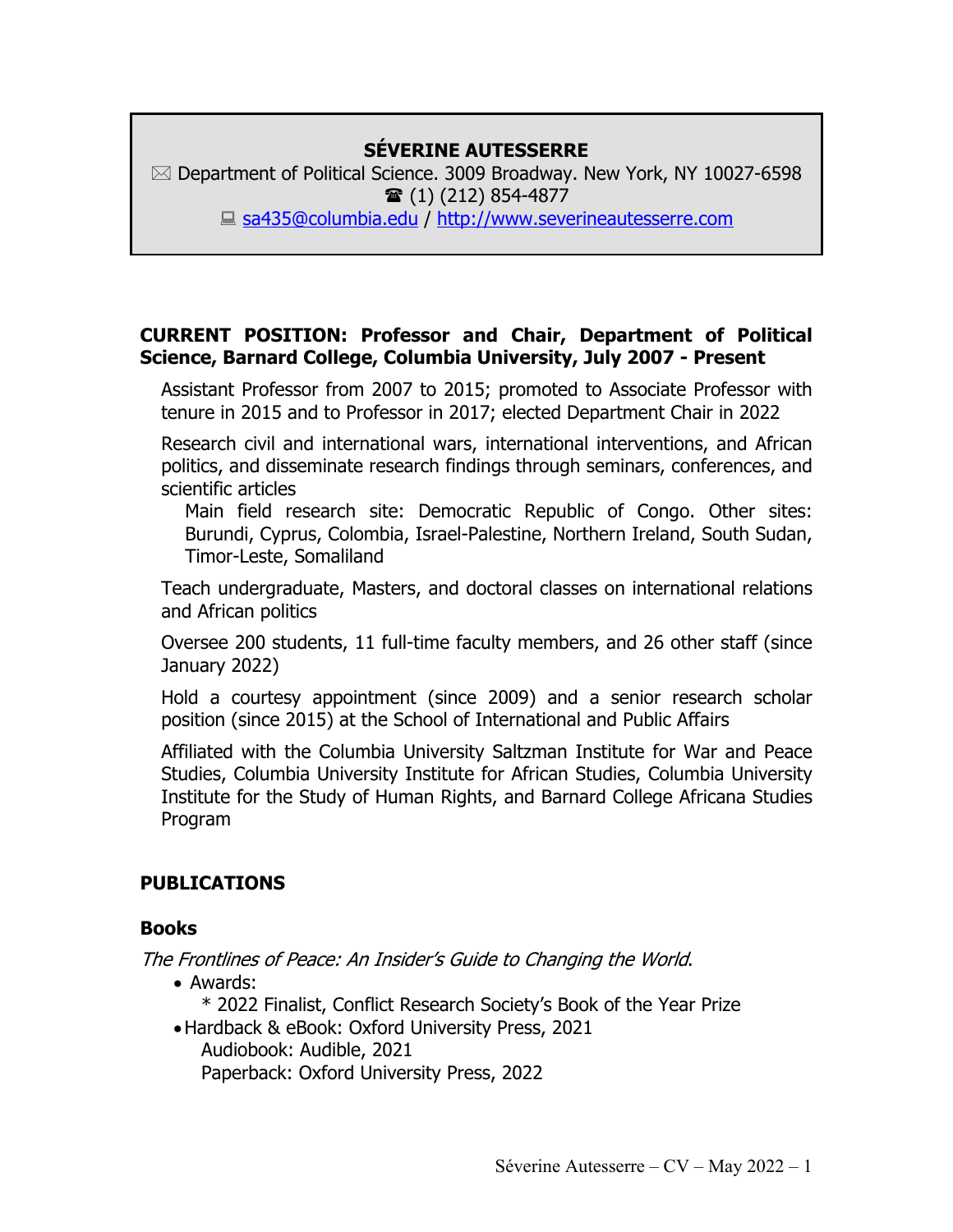• Reviewed to date in: Das Milieu, Die Tageszeitung, Diplomat & International Canada, Diplomatic Courier, Diplomatie, Financial Times, Global Sentinel, Foreign Affairs, International Affairs, International Peacekeeping, Le Soir, Peace Magazine, Política Exterior, Political Science Quarterly, South African Journal of International Affairs, The Baffler, The Economist, The Independent Review, The New York Times, Times Literary Supplement, Peacebuilding, Podcast The Week Unwrapped, Political Science Quarterly, Soziopolis, Washington Post, Weltsichten, World Politics Review

Peaceland: Conflict Resolution and the Everyday Politics of International Intervention.

• Awards:

\* 2016 International Studies Association's Best Book of the Year Award

\* 2015 International Studies Association-Northeast's Yale H. Ferguson Award for book that most advances the vibrancy of international studies as a pluralist discipline

\* 2015 Honorable mention, Conflict Research Society's Book of the Year Prize

\* 2015 Honorable mention, International Studies Association's Chadwick Alger Award for best book on international organizations and multilateralism

\* 2014 Honorable mention, African Arguments' Best Book of the Year

•Hardback, paperback, & eBook: Problems of International Politics series. New York: Cambridge University Press, 2014

Spanish translation: Peaceland. La Resolución de Conflictos y las Políticas Cotidianas en las Intervenciones Internacionales. Barcelona: Institut Català Internactional per la Pau, 2018

• Reviewed in: African Conflict and Peacebuilding Review, Cambridge Review of International Affairs, Choice, Desafíos, Etudes Internationales, European Review of International Studies, Global Governance, H-Diplo, International Affairs, International Feminist Journal of Politics, International Journal on World Peace, International Peacekeeping, J-Stage (in Japanese), Journal of Development Studies, Journal of Global Security Studies, Journal of International Organizations Studies, Journal of Intervention and Statebuilding, Leonardo Reviews, Peace and Change, Peace Review, Peace Studies Journal, Perspectives on Politics, Politique Etrangère, Political Science Quarterly, Political Studies Review, Revista de Antropología Iberoamericana, Revue Française de Science Politique, Sociologie du Travail, Studies in Conflict and Terrorism, Times Higher Education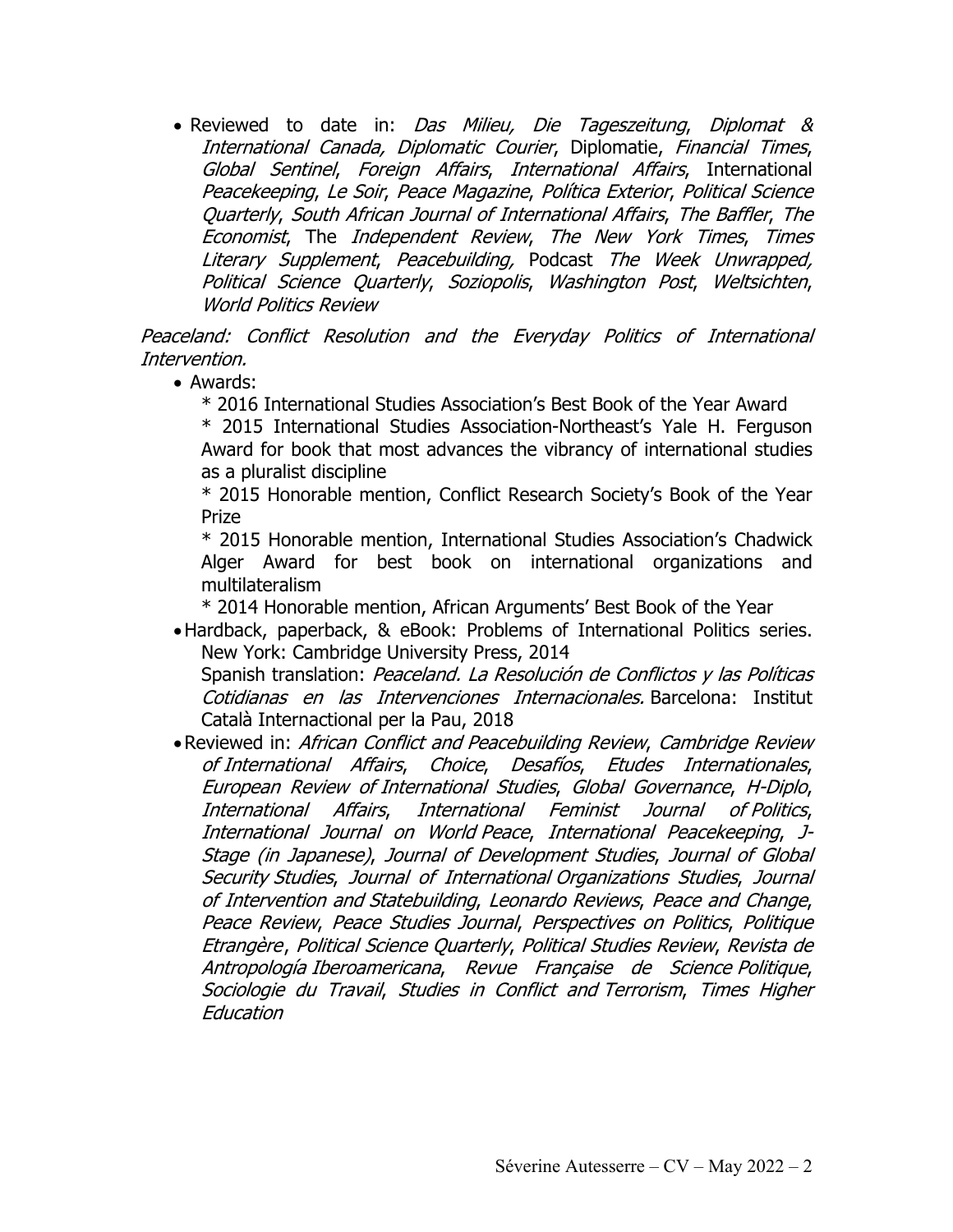The Trouble with the Congo: Local Violence and the Failure of International Peacebuilding.

• Awards:

\* 2012 Grawemeyer Award for Ideas Improving World Order (for book The Trouble with the Congo)

\* 2011 International Studies Association's Chadwick Alger Award for best book on international organizations and multilateralism (for book The Trouble with the Congo)

- •Hardback, paperback, & eBook: Cambridge Studies in International Relations series. New York: Cambridge University Press, 2010
- Reviewed in: African Conflict and Peacebuilding Review, African Security Review, Canadian Journal of Political Science, Choice, Comparative Politics, Dynamics of Asymmetric Conflict, European Review of International Studies, Forum for Development Studies, Foreign Affairs, Foreign Policy, Human Rights Quarterly, Internasjonal politikk, International Affairs, International Studies Review, Internationale Spectator, Journal of Peace Research, Journal of Politics, Perspectives on Politics, Political Science Quarterly, Review of African Political Economy, Revue Française de Science Politique, Potentia, Survival, Transformation

### **Articles in refereed journals**

"International Peacebuilding and Local Success: Assumptions and Effectiveness," special issue "Exploring Peace," International Studies Review 19 (1), pp. 114-132, 2017

"The Responsibility to Protect in Congo: The Failure of Grassroots Prevention," *International Peacekeeping* 23 (1), pp. 29-51, 2016

Reprinted in Brett O'Bannon. Reassessing the Responsibility to Protect: Conceptual and Operational Challenges, New York: Routledge, pp. 93-113, 2016

"Going Micro: Emerging and Future Peacekeeping Research," International Peacekeeping 21 (4), pp. 492-500, 2014

"Dangerous Tales - Dominant Narratives on the Congo and their Unintended Consequences," African Affairs, 111 (443), pp. 202-222, 2012

\* 2013 African Politics Conference Group's Best Article Award for best article on African politics

"Construire la Paix: Conceptions Collectives de son Etablissement, de son Maintien et de sa Consolidation," Critique Internationale, 51, pp. 153-167, 2011. Translated by N. Ragaru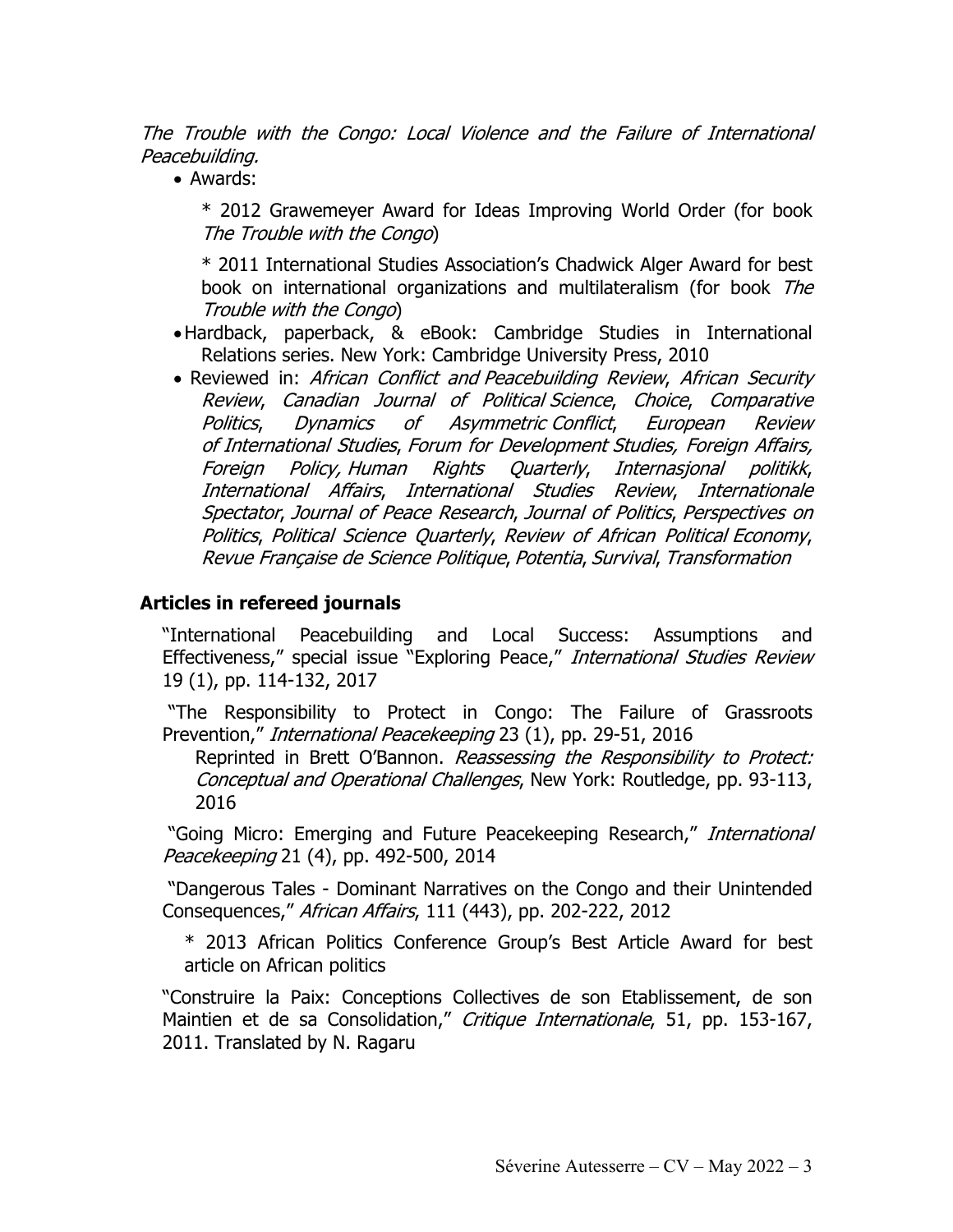Original English version: "Constructing Peace: Collective Understandings of Peace, Peacemaking, Peacekeeping, and Peacebuilding," www.sciencespo.fr/ceri/sites/sciencespo.fr.ceri/files/critique\_add/art\_sa.pdf

"Hobbes and the Congo – Frames, Local Violence, and International Intervention in the Congo," *International Organization*, 63, pp. 249-280, 2009 Reprinted in Erica Chenoweth (ed.), Political Violence, Sage Library of International Relations, Sage Publications, pp. 273-303, 2013 Spanish translation "Hobbes y el Congo: Marcos, Violencia Local e Intervención Internacional," Revista de Relaciones Internationales, 16, pp. 97-134, 2011

"D.R. Congo: Explaining Peace Building Failures, 2003 - 2006," Review of African Political Economy, 113 (34), pp. 423-442, 2007

"Local Violence, National Peace? Post-War 'Settlement' in the Eastern D.R. Congo," African Studies Review, 49 (3), pp. 1-29, 2006

\* Graduate Student Paper Prize Award, African Studies Association, 2006 (for article "Local Violence, National Peace")

## **Other publications in refereed journals**

"The Trouble with the Congo: A Précis," Book Symposium on "The Trouble with the Congo," African Security Review, 20(2), pp. 56-65, 2011

"Seven Commentaries, Three Debates and One Book: the Author's Response," Book Symposium on "The Trouble with the Congo," African Security Review, 20(2), pp. 114-124, 2011

### **Book chapters**

"Paternalism and Peacebuilding: Capacity, Knowledge, and Resistance in International Interventions" in Barnett, Michael (ed.), Paternalism beyond Borders, Cambridge, UK: Cambridge University Press, pp. 161-184, 2016

"Penser les Conflits Locaux: L'Echec de l'Intervention Internationale au Congo" (Understanding Local Conflicts: the Failure of the International Intervention in the Congo), L'Afrique des Grands Lacs: Annuaire 2007-2008, Paris: L'Harmattan, pp. 179-196, 2008

## **Policy articles**

"The Crisis of Peacekeeping - Why the UN Can't End Wars," Foreign Affairs, 98 (1), pp. 101-116, January / February 2019

"War and Peacekeeping" (debate with Peter Yeo), Foreign Affairs, 98 (3), pp. 218-219, April / May 2019

Spanish translation: "La Crisis del Mantenimiento de la Paz," Foreign Affairs LatinoAmérica, 19 (3), July / September 2019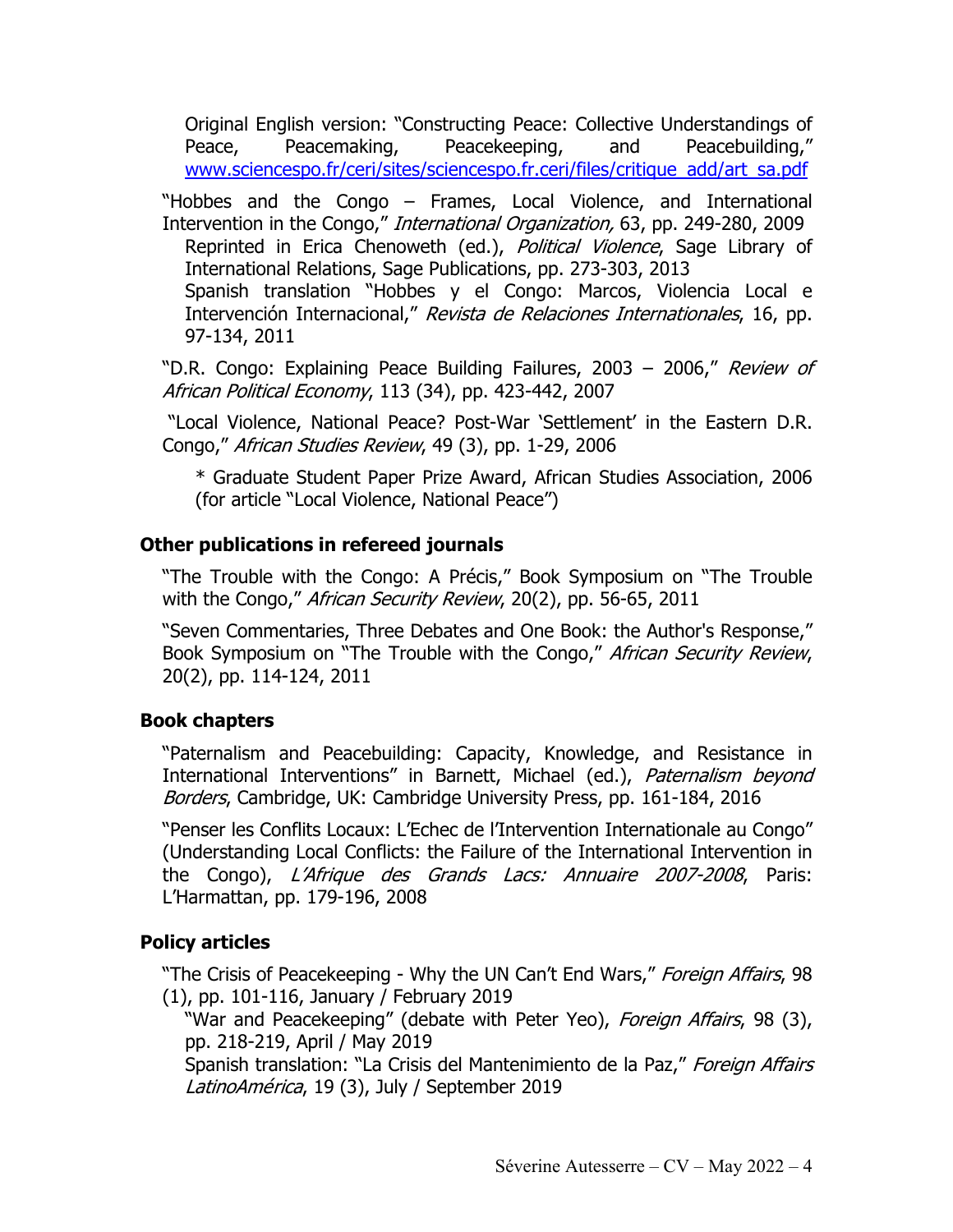"The Right Way to Build Peace in Congo," Foreign Affairs (online), April 2017, https://www.foreignaffairs.com/articles/democratic-republic-congo/2017-04- 06/right-way-build-peace-congo

"What the Uproar Over Congo's Elections Misses," Foreign Affairs (online), March 2017, https://www.foreignaffairs.com/articles/2017-03-01/what-uproarover-congos-elections-misses?cid=int-lea&pgtype=hpg

"Trouble in Peaceland," Foreign Policy, Peace Channel (online), October 2015, http://foreignpolicy.com/2015/10/06/trouble-in-peaceland-united-nationscongo-development/

"Peacetime Violence - Post-Conflict Violence and Peace-Building Strategies." Program on States and Security, 2009. http://conflictfieldresearch.colgate.edu/wp-content/uploads/2015/05/Autesserre.pdf

"The Trouble with Congo - How Local Disputes Fuel Regional Violence," Foreign Affairs, 87 (3), pp. 94-110, May/June 2008

"Kongo'da siddet ve ölüm kültürü" (Violence and the Culture of Death in the Congo), Birikim (Turkey), 174, pp. 88-96, 2003. Translated by K. Caliskan

"The United States' 'Humanitarian Diplomacy' in South Sudan," Journal of Humanitarian *Assistance*, January 2002, http://academiccommons.columbia.edu/catalog/ac:173075

### **Opinion pieces**

"Negotiating Peace the Same Old Way Doesn't Work. Here Is What Does," Politics - Monkey Cage section (online), The Washington Post, March 2021

0 ",مذاكرات صلح به شیوه قدیمی موثر نیست، اما بدیل چیست؟" :Dari translation 2021 March ,رو*زنامه هشت صبح* 

"What We Can All Do to Prevent Violence from Escalating in the US," Political Violence at a Glance, March 2021

"There's Another Way to Build Peace. And It Doesn't Come From the Top Down," Politics - Monkey Cage section (online), The Washington Post, October 2018

"Three Flawed Ideas Are Hurting International Peacebuilding," Politics - Monkey Cage section (online), The Washington Post, March 2017

"Here's What Congo Can Teach the World About Peace," Politics - Monkey Cage section (online), The Washington Post, October 2016

Reprinted in J. Tyler Dickovick and Jonathan Eastwood (eds.), Current Debates in Comparative Politics, Oxford University Press, pp. 137-138, 2018

"The Everyday Politics of International Intervention," Politics - Monkey Cage section (online), The Washington Post, June 2014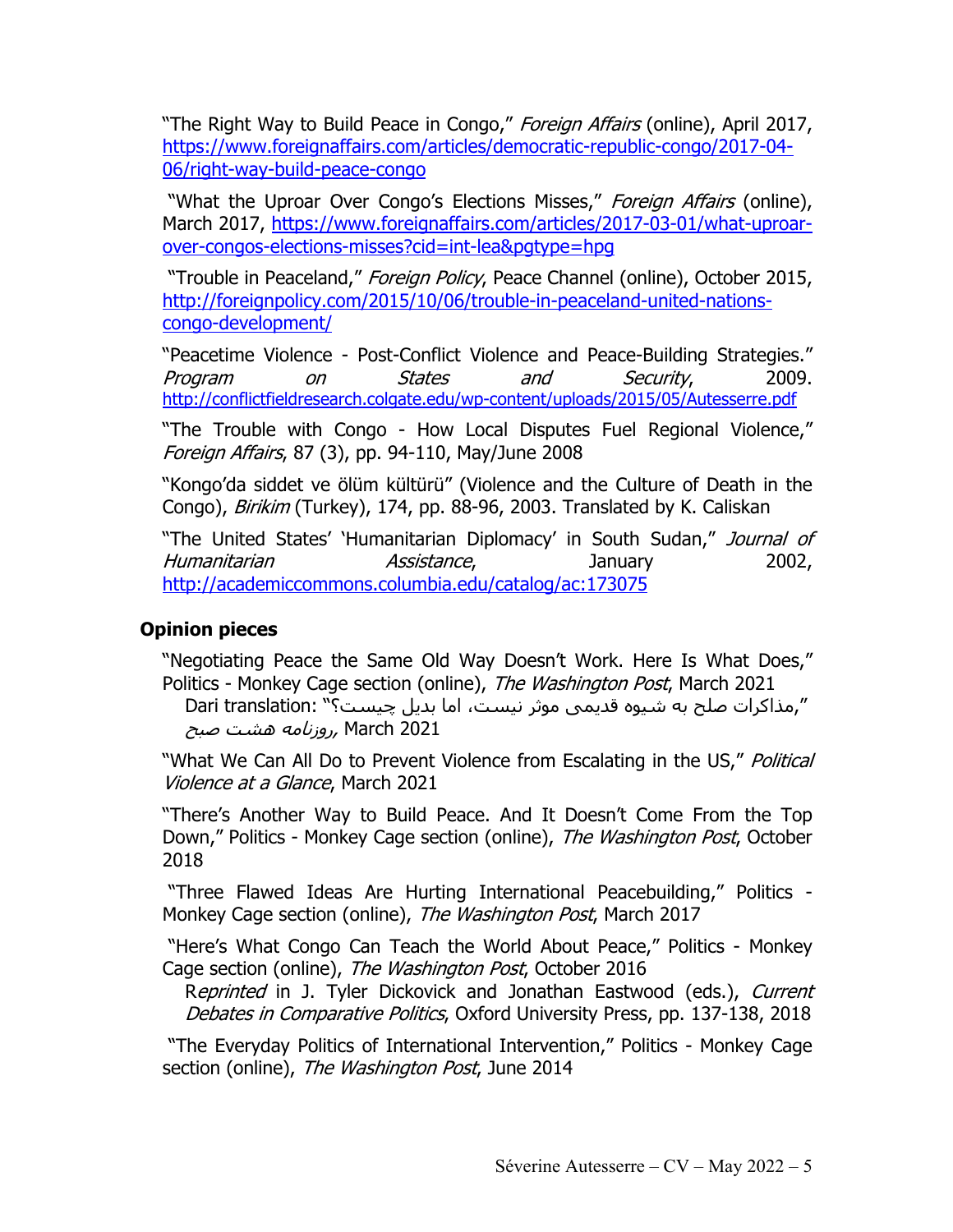"Peacebuilding From the Inside Out," The New York Times online, November 2012

"The Continuing Trouble with the Congo," African Arguments, July 2012

"The Only Way to Help Congo," Op-Ed, International Herald Tribune, 23 June 2012

# **Other Publications**

Author's Response, Roundtable on "the Frontlines of Peace," H-Diplo, forthcoming 2022.

"Congressional Written Testimony: Resolving the Political Crisis in the Democratic Republic of Congo," in Hearing before the Subcommittee on Africa, Global Health, Global Human Rights, and International Organizations of the Committee on Foreign Affairs, House of Representatives. U.S. Government Publishing Office, Washington, D.C., USA, November 2017.

Author's Response, Roundtable on "Peaceland," H-Diplo, 9(5), November 2016.

"Local Knowledge and Peacebuilding," in What Needs to Change in UN Peace Operations: An Expert Briefing Book Prepared for the High-Level Independent Panel on Peace Operations, Center on International Cooperation and International Peace Institute, November 2014. http://futurepeaceops.org/2016/02/15/local-knowledge-and-peacebuilding/

"Local Violence and the Failure of International Peacebuilding: The Trouble with the Congo," Memo distributed at the World Summit of Nobel Peace Prize Laureates, Warsaw, Poland, October 2013

"Les Conflits Locaux et l'Echec de l'Aide Internationale à la Construction de la Paix – Interview avec Séverine Autesserre," in Dimitri Verdonck, Caroline Michelier, and Ali Deberkale, La Situation des Droits de l'Homme en République Démocratique du Congo, ACP Editions, 2011

"Les Intervenants Internationaux," in Titouan Lamazou, Ténèbres au Paradis, Africaines des Grands Lacs, Gallimard, 2011

"Local Violence, International Indifference? The Politics of the Peace Process in the Eastern D.R. Congo," consultancy report for Doctors Without Borders and the Inter-University Consortium on Humanitarian Aid, December 2004 (public)

"Update on First Report & Analysis on Nyunzu Territory," consultancy report for Doctors Without Borders and the Inter-University Consortium on Humanitarian Aid, December 2004 (internal)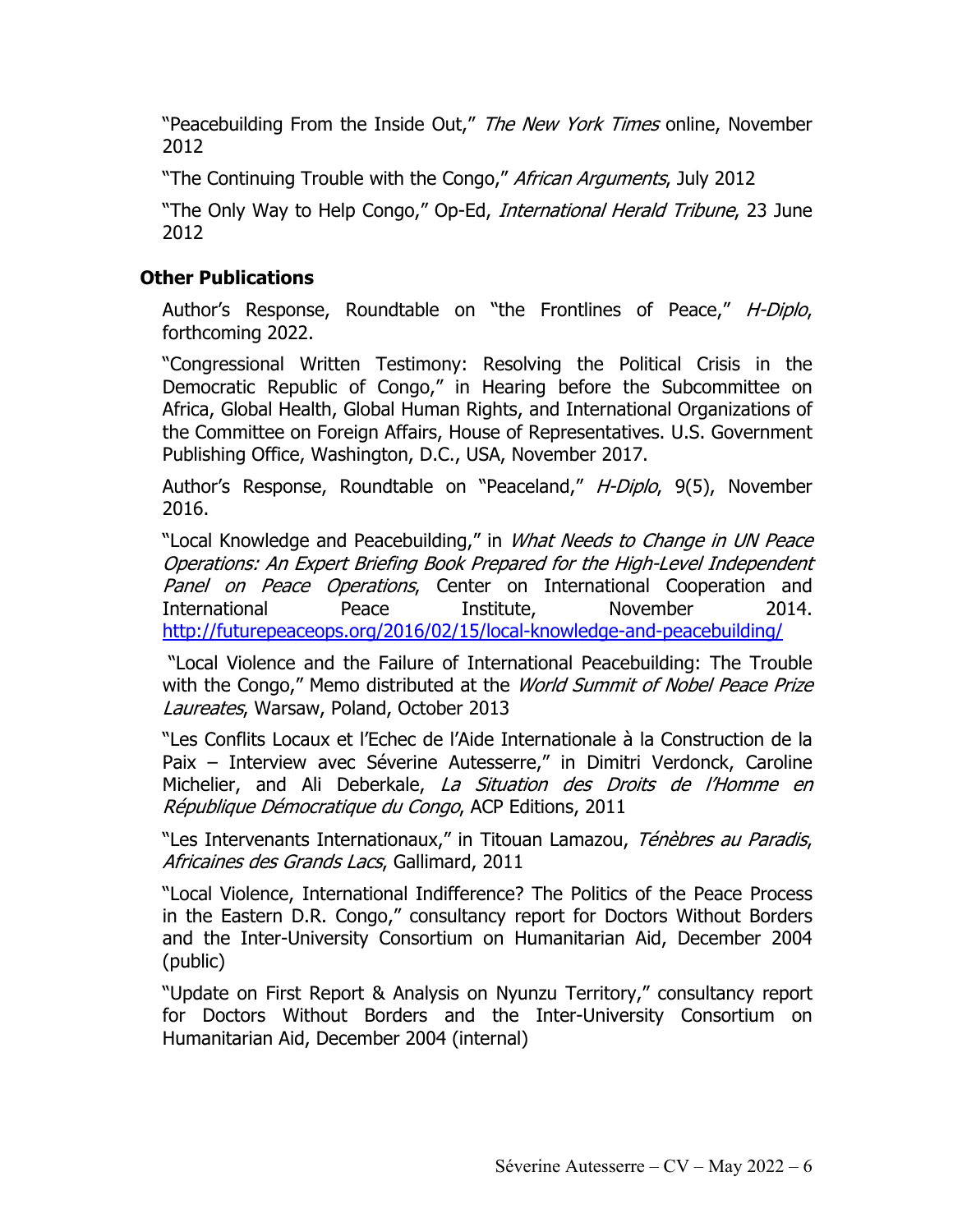"The DRC, One Year Into the Transition," consultancy report for Doctors Without Borders and the Inter-University Consortium on Humanitarian Aid, July 2004 (internal)

## **AWARDS, GRANTS, FELLOWSHIPS, AND HONORS**

### **Career Awards**

2021 American Public Health Association's Victor Sidel and Barry Levy Award for Peace

2021 Emily Gregory Award (Barnard's only student-nominated and studentselected professorship award) for excellence in teaching

Chevalière de l'Ordre des Palmes Académiques (Knight of the Order of Academic Palms), French state decoration, 2021

2021 International Studies Association's International Security Studies Section Emerging Scholar Award, to recognize publications that have made "the most significant contribution to the field of security studies"

2017 Prix Special du Jury (Special Prize of the Jury), Fonds Croix-Rouge (French Red Cross Fund), awarded to "an original trajectory and the quality of the research"

### **Research Grants and Fellowships**

Presidential Research Award, Barnard College, Columbia University, 2021-2023 (\$37,570)

Research support grant, Institute for the Study of Human Rights, Columbia University, 2021 (\$1,500)

Publishing grant, Gerda Henkel Foundation, 2020 (\$4,500)

Research grant, Humanities War and Peace Initiative, Columbia University, 2020 (\$2,000)

Andrew Carnegie Fellowship, Carnegie Corporation of New York, 2016-2018 (\$200,000)

Research grant, Gerda Henkel Foundation, 2017 (\$36,750)

Research grant, Folke Bernadotte Academy, 2016 (\$11,500)

Research grant, United States Institute of Peace, 2010-2012 (\$94,000)

Research grant, Harry Frank Guggenheim Foundation, 2010, 2011 (competitive renewal) (\$59,430)

Presidential Research Award, Barnard College, Columbia University, 2010-2011 (\$42,555)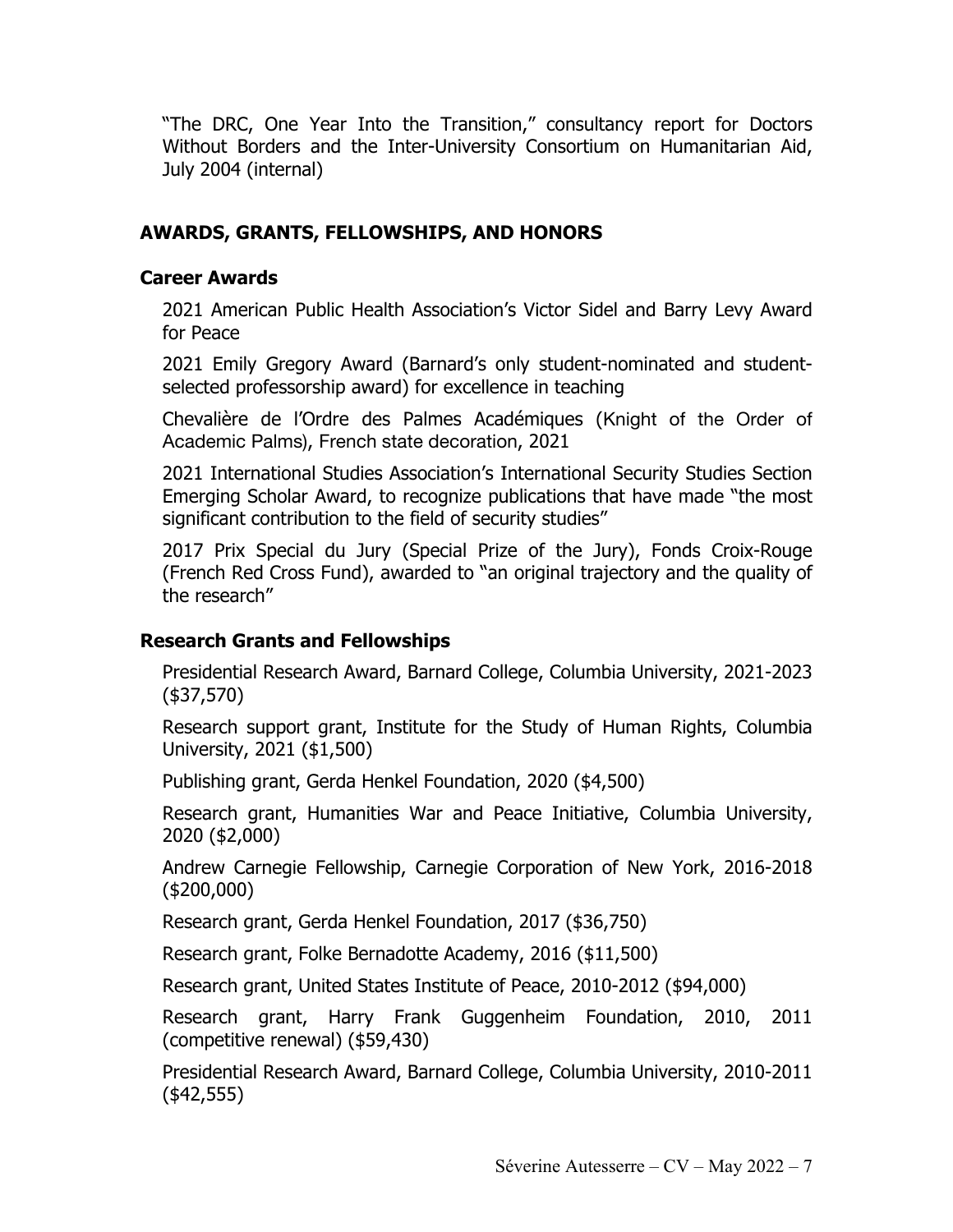Research support grants, Institute for Social and Economic Research and Policy, Columbia University, 2011 and 2013 (\$4,000)

Interdisciplinary Faculty Research Award, Advanced Consortium on Cooperation, Conflict, and Complexity, Columbia University, 2010 and 2011 (competitive renewal) (\$10,000)

Mellon Faculty Diversity Fellowship and New Faculty Fellowship, Barnard College, 2007 (\$25,000)

Mellon Dissertation-Writing Fellow in Security and Humanitarian Action, 2006 (\$10,000)

Peace Fellow, United States Institute of Peace, 2004-2005 (\$17,000)

Mellon Research Fellow in Security and Humanitarian Action, 2004 (\$10,000)

McCracken Fellow, New York University, 2001 – 2004 / 2005 – 2006 (\$13,000 to \$18,000 per year)

Fulbright Fellow, Columbia University, 1999 – 2000 (\$10,000)

Sciences-Po – SIPA exchange program, 1999-2000 (full-tuition scholarship for Columbia M.A.)

## **Book and Article Awards**

2016 International Studies Association's Best Book of the Year Award (for book Peaceland)

2015 International Studies Association-Northeast's Yale H. Ferguson Award for book that most advances the vibrancy of international studies as a pluralist discipline (for book Peaceland)

2015 Honorable mention, Conflict Research Society's Book of the Year Prize (for book *Peaceland*)

2015 Honorable mention, International Studies Association's Chadwick Alger Award for best book on international organizations and multilateralism (for book Peaceland)

2014 Honorable mention, African Arguments' Best Book of the Year (for book Peaceland)

2013 African Politics Conference Group's Best Article Award (for article Dangerous Tales)

2012 Grawemeyer Award for Ideas Improving World Order (for book The Trouble with the Congo)

2011 International Studies Association's Chadwick Alger Award for best book on international organizations and multilateralism (for book The Trouble with the Congo)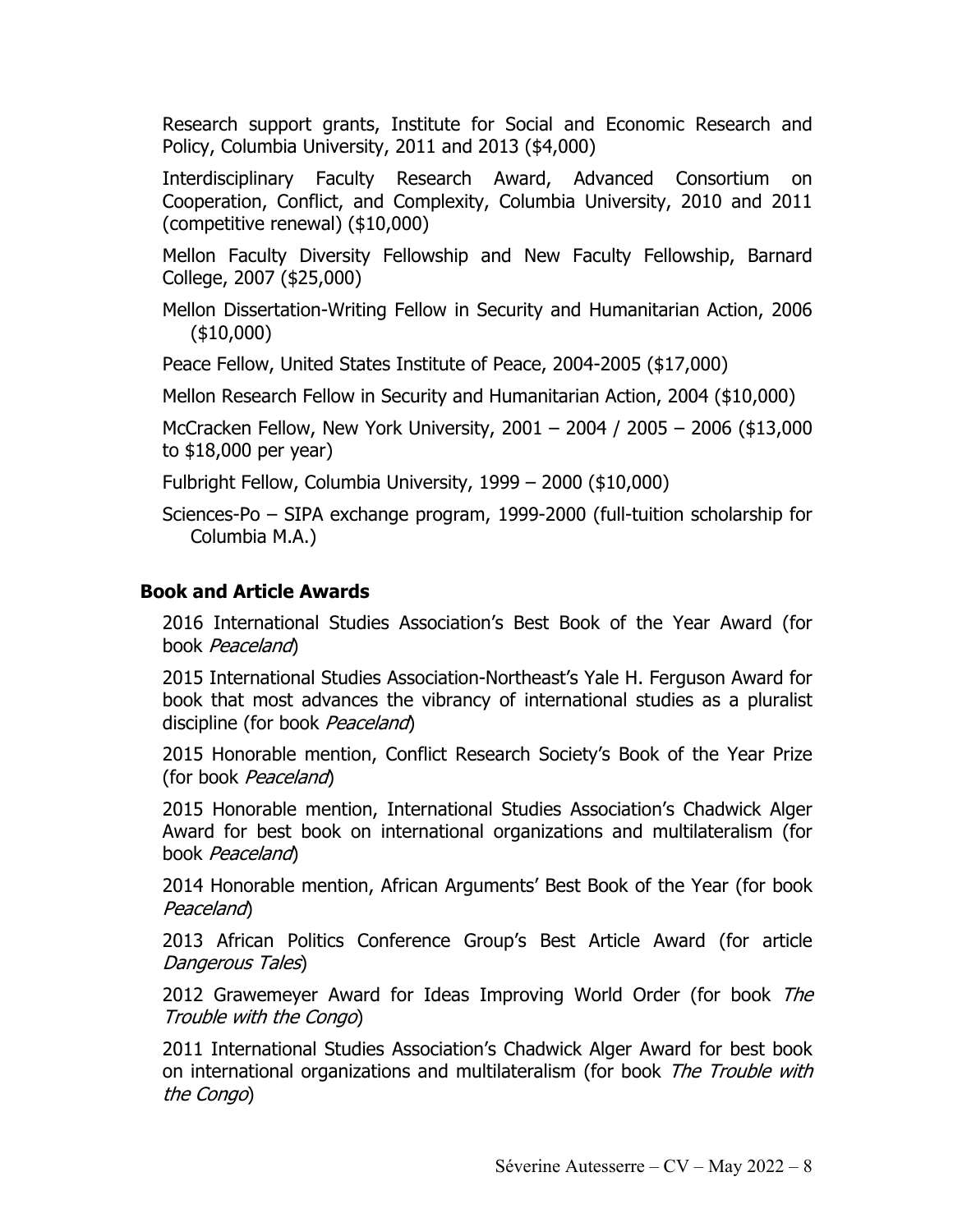2006 Graduate Student Paper Prize Award, African Studies Association (for article "Local Violence, National Peace")

### **Student Honors**

Nominated for APSA Helen Reid Award for Best Dissertation in International Relations, 2007

Mention Lauréat (top 5% of graduating class), M.A., Sciences-Po, 1999

Major de la Promotion (top student of graduating class), Mention Bien (high honors), B.A., Sorbonne University, 1997

# **PROFESSIONAL EXPERIENCE**

### **Post-Doctoral Associate, Program on Order, Conflict, and Violence, Yale University, Sept. 2006 - May 2007**

Researched civil and international wars, international intervention, and African politics

Disseminated research findings through seminars, conferences, and scientific articles

Taught a graduate research seminar on African Civil Wars and Peace Processes (Spring)

### **Independent Advisor, Action Against Hunger**

### **Democratic Republic of Congo, March - May 2005, July – Aug. 2006, May - July 2007**

Analyzed the political, military, human rights, and humanitarian situation based on in-depth interviews, field observations, and assessments of secondary sources

Wrote reports and conducted in-depth briefings for field teams and headquarters

### **Consultant, Médicos Sin Fronteras (Doctors Without Borders - Spain) Democratic Republic of Congo, May - July and Oct. - Nov. 2004**

Analyzed the political, military, human rights, and humanitarian situation based on in-depth interviews, field observations, and assessments of secondary sources

Wrote reports and conducted in-depth briefings for field teams and headquarters

## **Teaching Assistant, New York University, Sept. 2001 - Dec. 2003**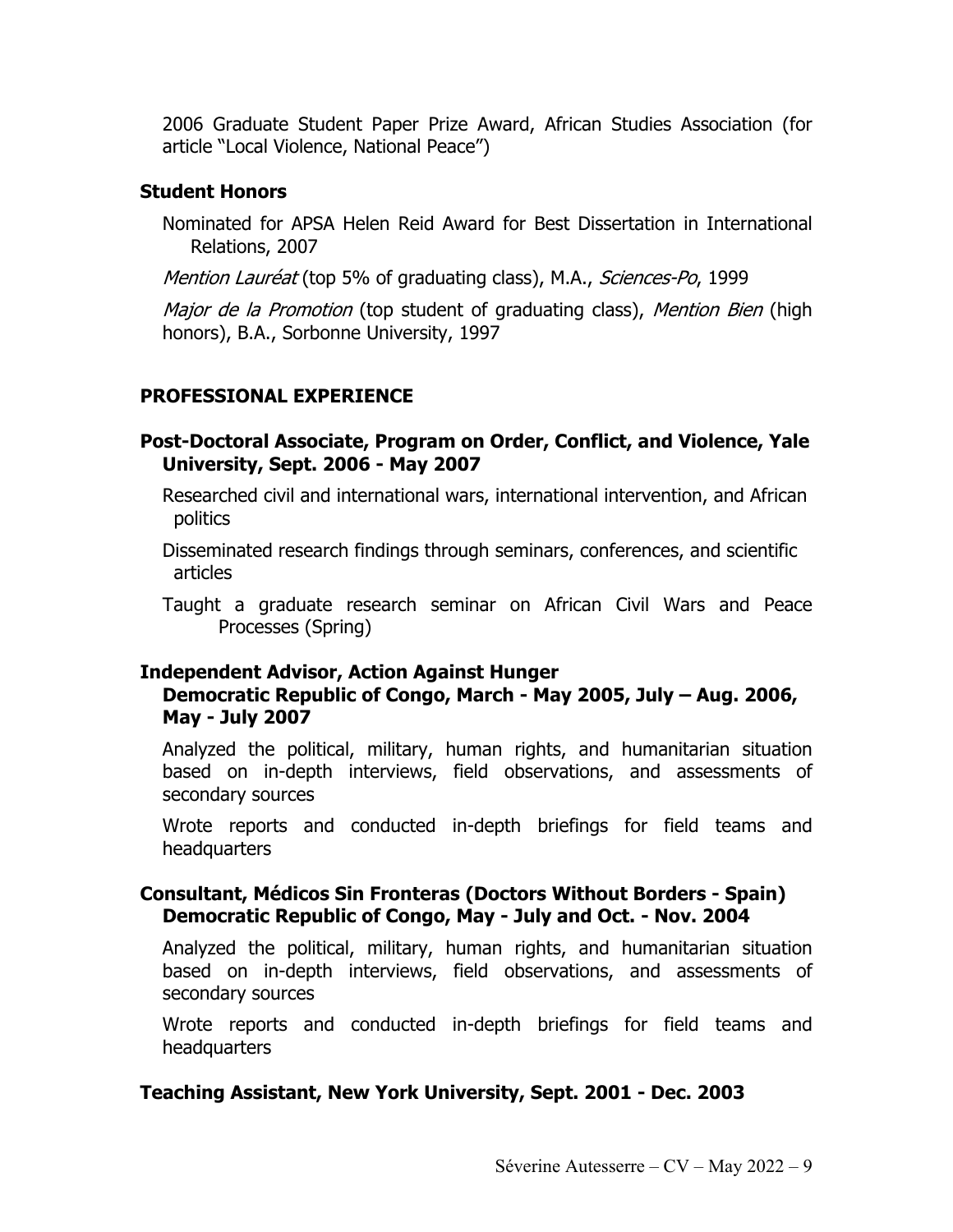Taught sections for undergraduate classes in International Relations (Spring and Fall 2003) and Perspectives on Political Economy (Fall 2001): taught weekly lectures and led class discussions for up to 30 students per class; assigned and graded students' papers and exams; and collaborated with professors to adapt classes and lessons to students' needs

Graded papers, occasionally held lectures, and tutored students in undergraduate classes on Civil Liberties (Fall 2002) and British and Irish Politics (Spring 2002)

#### **Context Analyst and Deputy Head of Mission, Médicos Sin Fronteras (Doctors Without Borders - Spain) Democratic Republic of Congo, June - Aug. 2003 Afghanistan, May - Aug. 2002**

Analyzed the political, military, and humanitarian situation based on in-depth interviews and assessments of secondary sources, and wrote reports for field team and headquarters

Participated in daily management of the mission, including representation, security monitoring, strategy development, and program implementation

Replaced Head of Mission during absences, managed projects, supervised human resources, and made final decisions regarding security, strategic, and program issues

### **Administration and Finance Coordinator / Context Analyst, Médicos Sin Fronteras (Doctors Without Borders - Spain) Democratic Republic of Congo, Feb. - July 2001**

Conducted exploratory mission to analyze the political and social situation, wrote reports with recommendations for headquarters, and helped identify new mission strategies

Established mission and project, focusing on administration, human resources, and financial issues

Participated in daily management of the mission, including logistics, strategy development, program implementation, as well as supervision of all financial and administrative matters

#### **Protection Officer and Assistant Head of Mission, Médecins du Monde (Doctors of the World - France) Kosovo, July - Dec. 2000**

Analyzed the political, military, and humanitarian situation based on in-depth interviews and assessments of secondary sources, and wrote reports for field team and headquarters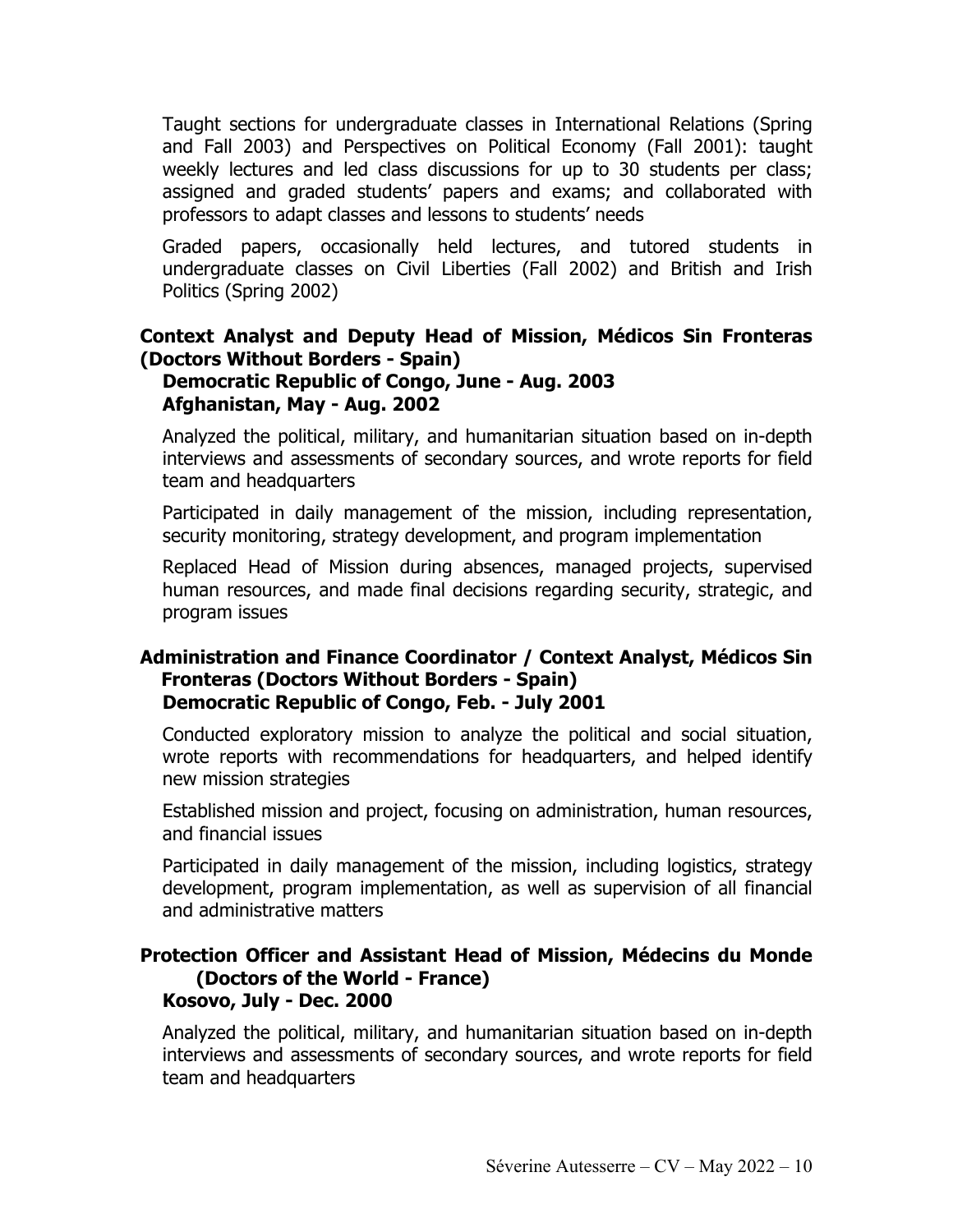Coordinated program on ethnic minorities, including documentation of human rights abuses, preparation of advocacy report, and organization of lobbying campaign on violations of minorities' rights

Participated in daily management of the mission, including representation, security monitoring, strategy development, fundraising, and program implementation

## **Relevant professional experience through internships and volunteering, 1997 – 2000**

Consultant - Intern for the UN Office for the Coordination of Humanitarian Affairs (Jan. - May 2000): drafted speeches and correspondences on behalf of the Under-Secretary-General for Humanitarian Affairs; facilitated coordination between humanitarian actors

Consultant - Intern for International Organization for Migration (Nov. 1999 – May 2000, USA and Kosovo): evaluated IOM's Disarmament, Demobilization, and Reintegration program

Program Assistant - Intern for Action Against Hunger (Oct. 1999 – May 2000, USA): wrote context analysis reports on Albania and Sudan

Program Officer – Volunteer for Association France-Amérique Latine (July – Aug. 1999, Nicaragua): identified and implemented development projects

Journalist - Intern for Voice of Soweto and Cape Talk Radio (Sept. – Oct. 1998, South Africa): conducted interviews, wrote and digitally edited news stories

Program Assistant / Auxiliary Nurse - Volunteer for Youth Charitable Organization and Mother Teresa's Hospital (July – Aug. 1997, India): helped with fundraising and cared for patients

## **EDUCATION**

### **Ph.D., Political Science, New York University, June 2006**

Specialization in International Relations and Comparative Politics

Dissertation Title: Local Violence, International Indifference? Post-Conflict 'Settlement' in the Eastern D.R. Congo (2003-2005)

Committee: Elisabeth Jean Wood and Timothy Mitchell (co-chairs), Stephen John Stedman, Kevin Dunn, Jean-Claude Willame, Shepard Forman

### **M.A., International Affairs, Columbia University, June 2000**

Specialization in Economic and Political Development and in Humanitarian Affairs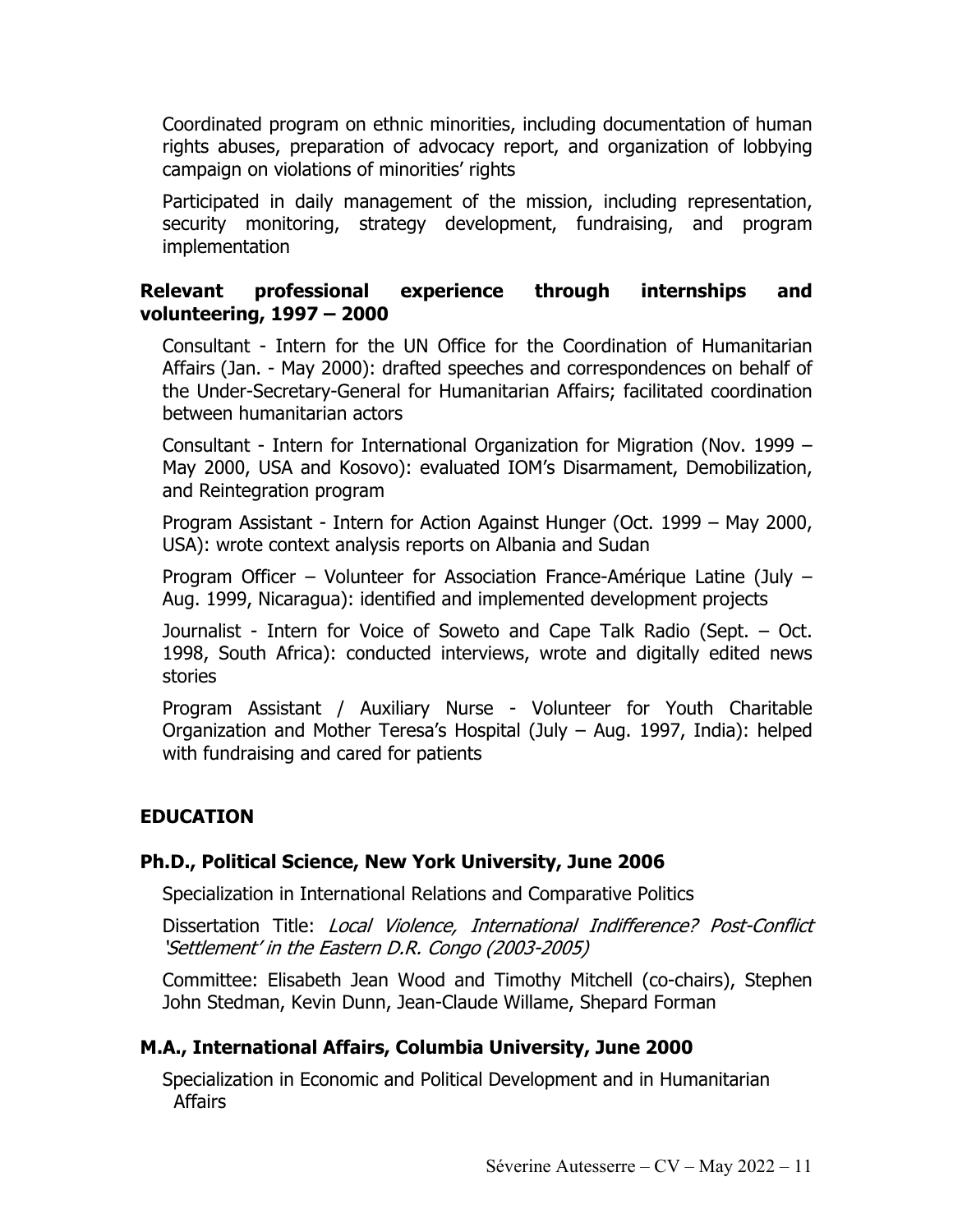### **M.A., Political and Social Sciences, Institut d'Etudes Politiques de Paris (Sciences-Po), France, July 1999**

Specialization in International Relations

## **B.A., Political Science, Sorbonne University, France, July 1997**

Specialization in Political Science, minor in Literature and Communication

## **CLASSES TAUGHT AND PH.D. SUPERVISION**

#### **Graduate classes**

Peacebuilding After Mass Violence (M.A. Seminar, SIPA, Columbia University, 2020 [online], 2022)

Civil Wars and Peace Settlements (M.A. Seminar, SIPA, Columbia University, 2007, 2008, 2014, 2016, and 2019)

Debates on International Peace Interventions: Constructivists, Critical Theorists, Post-Structuralists, Feminists, and their Critics (Ph.D. seminar, GSAS, Columbia University, 2013 and 2014)

Civil Wars and Peace Settlements in Africa (M.A. seminar, Yale University, 2007)

### **Undergraduate classes**

Building Peace (Colloquium, Barnard College, Columbia University, 2014, 2015, 2016, 2019, and 2020 [online])

Supervised Faculty-Student Research (Barnard College, 2014, 2015, 2019, 2020, 2021, 2022)

Aid, Politics, and Violence in Africa (Colloquium, Barnard College, Columbia University, 2008, 2009, 2013, 2014, 2015, 2018, and 2019)

War, Peace, and International Interventions in Africa (Lecture class, Columbia University, 2008, 2010, 2013, 2015, and 2018)

Senior Research Seminar (Barnard College, Columbia University, AY 2007-2008; 2008-2009, and 2009-2010)

### **Ph.D. supervision**

Member of six Ph.D. committees, Columbia University (USA), The New School (USA), Yale University (USA), University of Basel (Switzerland), and University of Bremen (Germany).

Outside examiner for eight Ph.D. dissertation defenses, Columbia University and New York University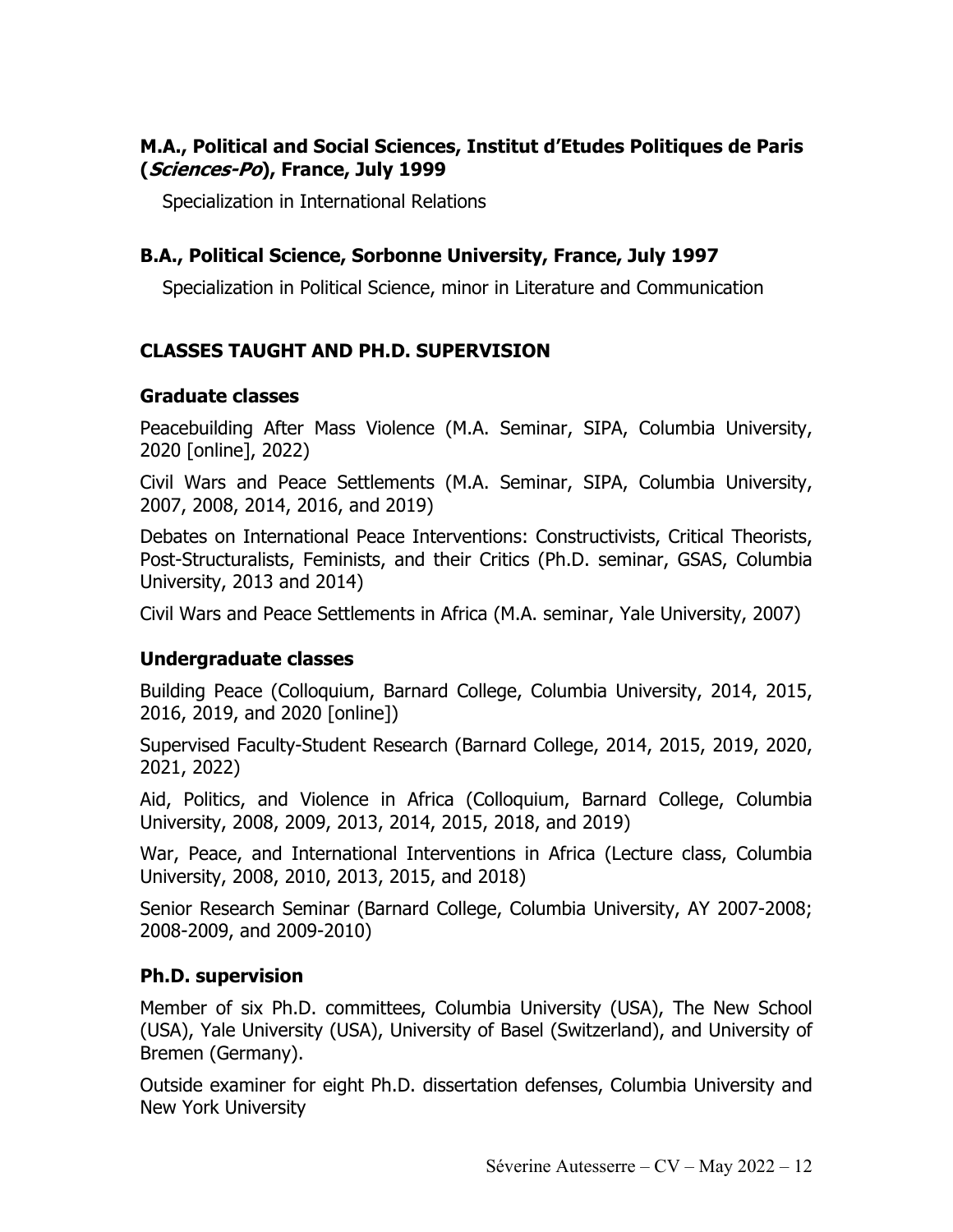Approved as dissertation sponsor for Columbia Ph.D. students in political science (in 2013)

# **TALKS AND CONFERENCES**

## **Invited Presentations**

- The Frontlines of Peace (various versions presented at:)
	- Online keynote, Université du Québec à Montréal, Université de Montréal, and Université Laval, Montreal, Canada, May 2022
	- Public lecture, Clark University, Worcester, MA, USA, April 2022
	- Convocation address, SUNY Broome Community College, Binghamton, NY, USA, April 2022
	- Book launch, University of Massachusetts, Amherst, MA, USA, September 2021
	- Book launch, George Washington University, Washington, DC, USA, September 2021
	- Endowed lecture, Wageningen University, Wageningen, The Netherlands, June 2021

Webinar, Coventry University, United Kingdom, June 2021

- Online book launch, University of Johanesburg, Johanesburg, South Africa, May 2021
- Online book launch, Vrije Universiteit Amsterdam & Dutch Foundation for Peace Studies, Amsterdam, Netherlands, May 2021
- Online book launch, King's College, London, UK, May 2021
- Online book launch, University of Calcutta, Calcutta, India, May 2021
- Online lecture, National University Kyiv-Mohyla Academy, Kiev, Ukraine, May 2021
- Online book launch, Cambridge University, Cambridge, UK, May 2021
- Online book launch, University of Washington, St Louis, MO, USA, May 2021
- Online book launch, University of Notre Dame, South Bend, IN, USA, April 2021
- Online book launch, International Catalan Institute for Peace and Globalcodes, Barcelona, Spain, April 2021
- Online book launch, New York University, New York, NY, USA, April 2021 Online panel, Columbia University, New York, NY, USA, March 2021
- Online book launch, Columbia University, New York, NY, USA, March 2021
- Online book launch, University of Toronto, Toronto, Canada, March 2021
- Online seminar, Model United Nations, New York, NY, USA, March 2021
- Online book launch, Oxford University Press, New York, NY, USA, March 2021
- Webinar, Columbia Global Center in Africa, Nairobi, Kenya, March 2021
- Online lecture, New York University, New York, NY, USA, February 2021
- Online seminar, University of Notre Dame, South Bend, IN, USA, November 2020

Online event, Columbia University, New York, NY, USA, August 2020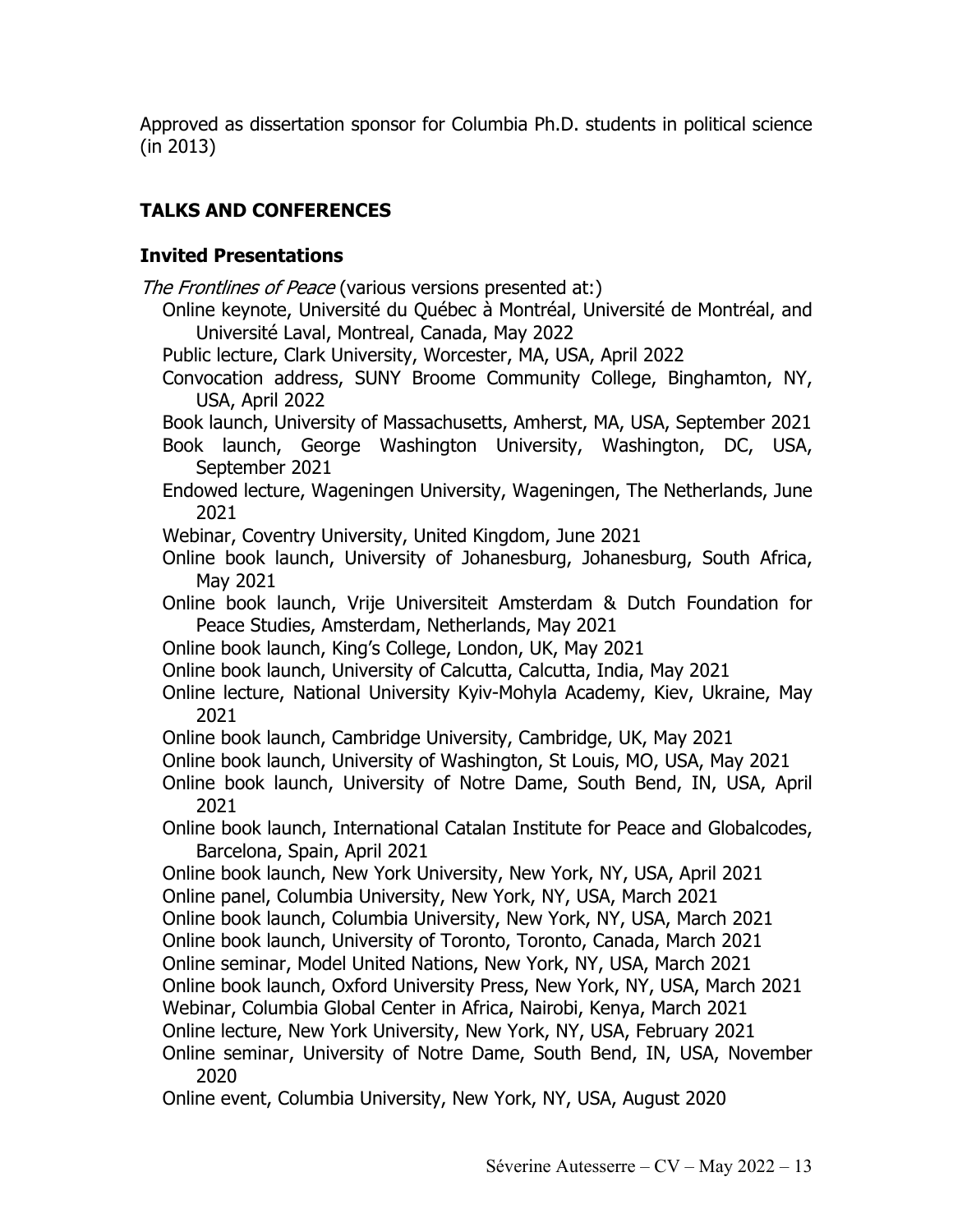Keynote, Leiden University, The Hague, USA, December 2019 Keynote, Notre Dame University, South Bend, IN, USA, November 2019 Seminar, St. John's University, New York, NY, USA, October 2019 Seminar, Boston University, Boston, MA, USA, September 2019 Masterclass, Université Catholique de Lille, Lille, France, September 2019 Seminar, Cornell University, Ithaca, NY, USA, February 2019 Seminar, Yale University, New Haven, CT, USA, November 2018 Keynote, Household in Conflict Network and Universidad EAFIT, Medellín, Colombia, October 2018

Panel, University of Maryland, College Park, MD, USA, October 2018 Public lecture, Notre Dame University, South Bend, IN, USA, September 2018 Seminar, Yale University, New Haven, CT, USA, April 2018

Engaging on Peacebuilding and Development Issues

Online Panel, Bridging the Gap Project & American University, Washington, DC, June 2021

Peaceland: Conflict Resolution and the Everyday Politics of International Intervention

Online Seminar, University of Coimbra, Portugal, December 2020

Public lecture, New York University Abu-Dhabi, United Arab Emirates, September 2017

Public lecture, New York University, New York, NY, USA, February 2016

Public lecture, New York University, New York, NY, USA, November 2016

Public lecture, Australian National University, Canberra, Australia, October 2016

Schaehrer Memorial lecture, Colgate University, Hamilton, NY, September 2016

Public lecture, University of California – Irvine, CA, USA, May 2016

Elizabeth Colson Lecture, Oxford University, United Kingdom, May 2016

Public lecture, Trento University, Italy, May 2016

Seminar, Columbia University, New York, NY, USA, April 2016

Colloquium, City University of New York, NYA, USA, March 2016

Keynote address, Annual meeting of the German Association for Peace and Conflict Studies, Bonn, Germany, March 2016

Public lecture, London School of Economics, London, United Kingdom, February 2016

Public lecture, Saint Paul University, Ottawa, Canada, February 2016

Public lecture, Barnard College – Columbia University, New York, NY, USA, October 2015

Colloquium, Yale University, New Haven, CT, USA, October 2015

Roundtable, Sciences Po - CERI, Paris, France, June 2015

Panel, Folke Bernadotte Academy working groups, Stockholm, Sweden, June 2015

Seminar, Cambridge University, UK, May 2015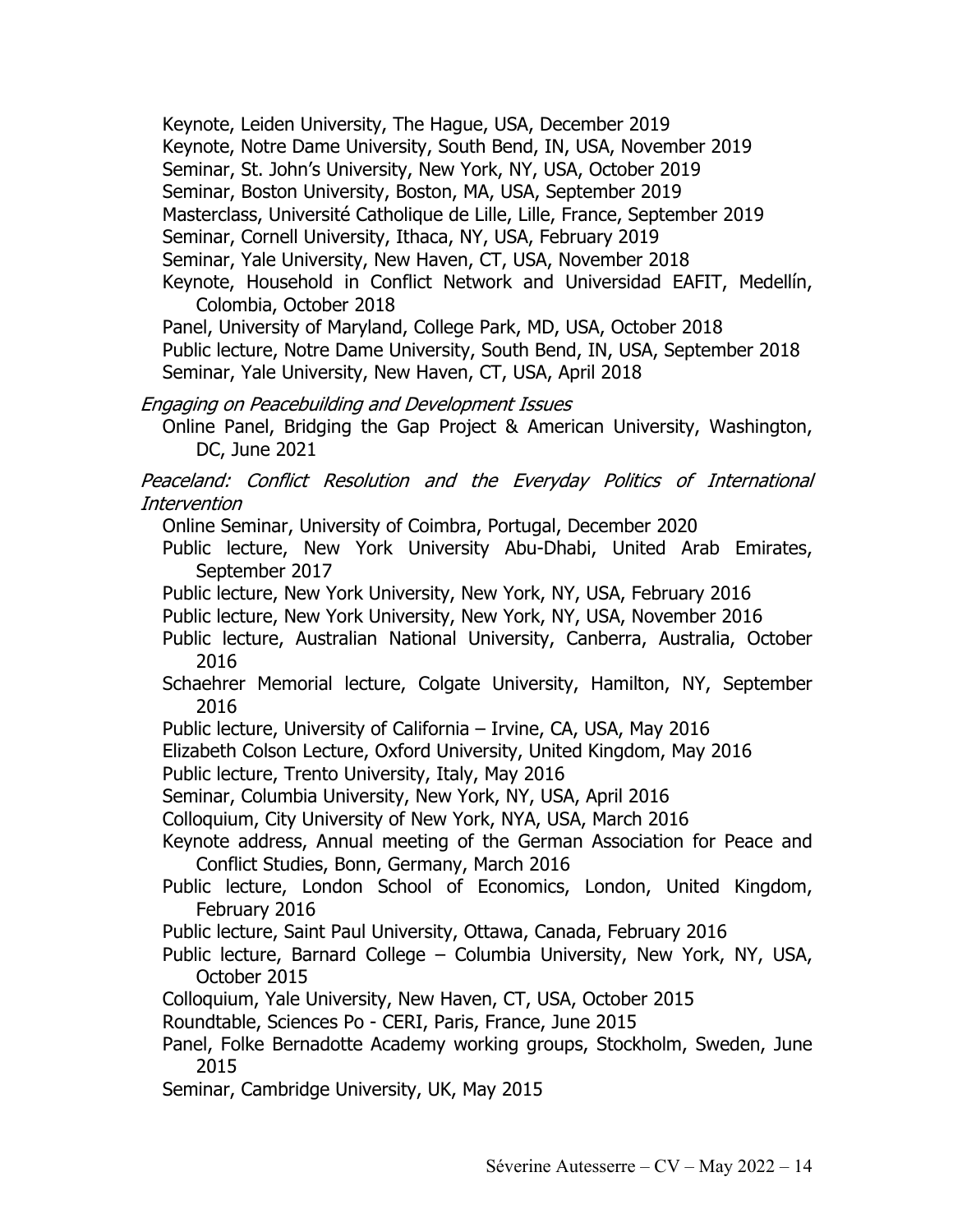Public lecture, Nordic Africa Institute, Sweden, May 2015

Keynote lecture, Queen's College, ON, Canada, April 2015

Seminar, Northwestern University, Evanston, IL, USA, April 2015

Panel, Adelphi University, Garden City, NY, USA, March 2015

Seminar, Balsillie School of International Affairs, Waterloo, ON, Canada, March 2015

Seminar, MIT, Boston, MA, USA, March 2015

Seminar, University of Minnesota, Minneapolis, MN, USA, February 2015

Seminar, Johns Hopkins University, Washington, DC, USA, February 2015

Book launch event, King's College, London, UK, January 2015

Seminar, Sciences-Po - CERI, Paris, France, January 2015

Seminar, University Panthéon-Sorbonne, Paris, France, January 2015

Book launch event, Columbia University, NY, USA, October 2014

Public lecture, Pontifical Catholic University of Rio de Janeiro, Brazil, October 2014

Seminar, Johns Hopkins University, Washington, DC, USA, September 2014 Walker Horizon lecture, DePauw University, IN, USA, September 2014 Seminar, University of Amsterdam, Netherlands, June 2014

Book launch event, University of Basel, Basel, Switzerland, June 2014

Seminar, Université du Québec à Montréal, Montreal, Canada, May 2014, in French

Keynote address, University of Reading, UK, May 2014

Panel, Université de Laval, Canada, March 2014, in French

Public lecture, University of Notre Dame, IN, USA, February 2014

Research seminar, Université de Montréal, Canada, December 2013, in French Public lecture, University of Florida, Gainesville, FL, USA, September 2013

Conducting Research in Conflict Zones

Workshop, Johns Hopkins University, Washington, DC, USA, August 2019

The Trouble with the Congo: Local Violence and the Failure of International **Peacebuilding** 

Workshop, New York University, New York, NY, USA, February 2018

Public lecture, University of Maryland - Baltimore County, USA, October 2017

Seminar, Université du Québec à Montréal, Montreal, Canada, May 2014, in French

Seminar, Université du Québec à Montréal, Montreal, Canada, May 2013, in French

Keynote address, New York University, NY, USA, April 2013

Grawemeyer Lecture, University of Louisville, KY, USA, April 2012

Public lecture, Georgetown University, Washington, DC, USA, January 2012

Public lecture, Boston University, Boston, MA, USA, March 2011

Public lecture, Simon Frazer University, Vancouver, Canada, March 2011

Public lecture, Egmont Institute, Brussels, Belgium, November 2010

Public lecture, University of Ottawa, Ottawa, Canada, November 2010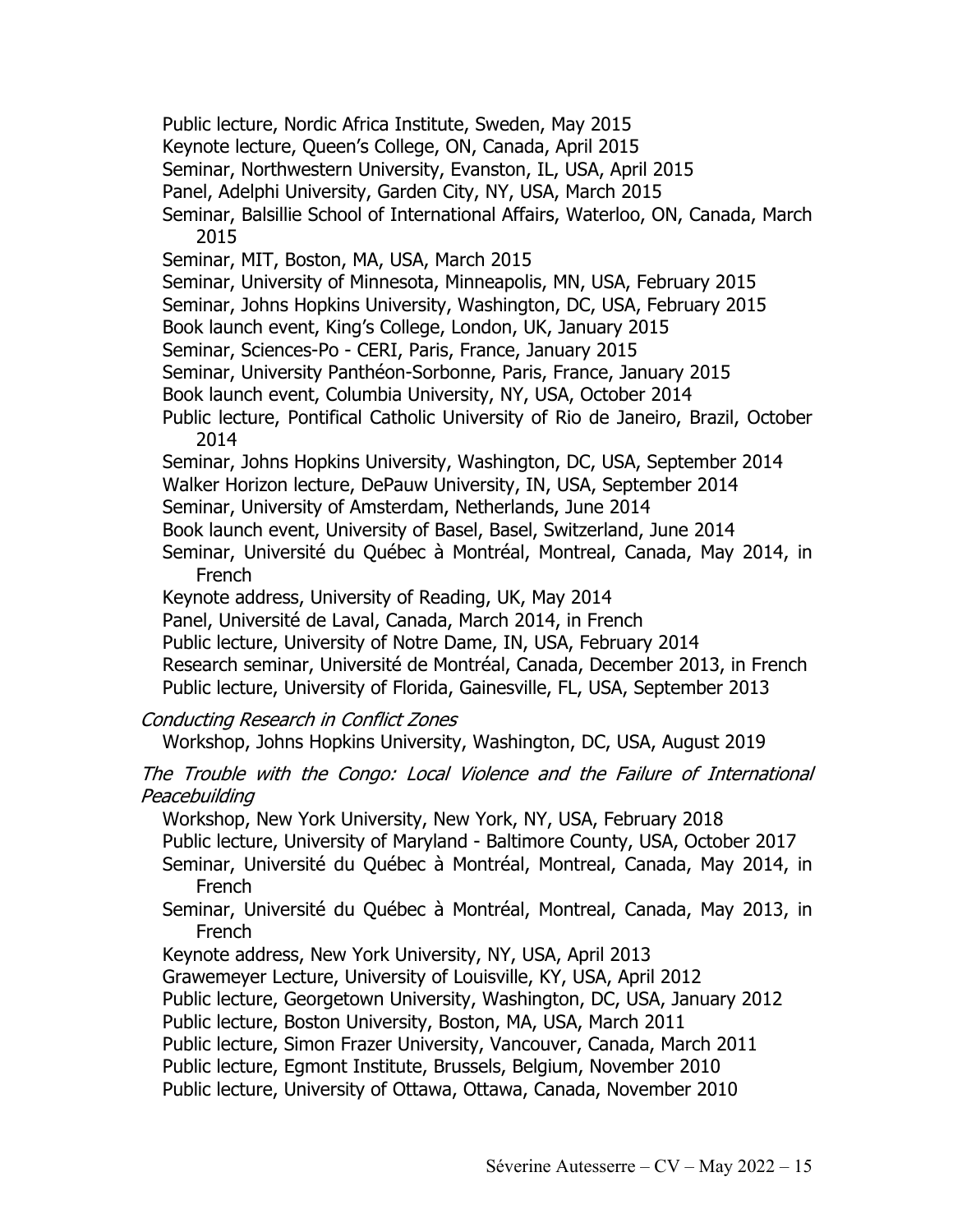Book launch event, Columbia University, New York, NY, USA, November 2010 Seminar, Norwegian Institute for International Affairs, Oslo, Norway,

November 2010 Literary salon, Chr. Michelsen Institute, Bergen, Norway, November 2010 Panel, United States Institute of Peace, Washington, DC, USA, November 2010 Public lecture, American University, Washington, DC, USA, November 2010 Public lecture, US Naval Academy, Annapolis, MD, USA, September 2010 Panel, Universidad Autónoma de Madrid, Spain, May 2010 Panel, Columbia University, New York, NY, March 2010

Peace Possible (book manuscript: introduction and chapter 1)

Workshop, Javeriana University and Folke Bernadotte Academy, Bogotá, Colombia, November 2017

International Peacebuilding and Local Success: Assumptions and Effectiveness (various versions presented at:)

Seminar, New York University Abu-Dhabi, United Arab Emirates, September 2017

Seminar, Florida International University, Miami, USA, April 2017 Seminar, University of Washington, Seattle, WA, December 2016 Seminar, Colgate University, Hamilton, NY, September 2016 Seminar, City University of New York, NY, September 2016 Seminar, University of Virginia, Charlottesville, VA, USA, April 2016

The Responsibility to Protect in Congo: The Failure of Grassroots Prevention (various versions presented at:)

Panel, Australian National University, Canberra, Australia, October 2016 Panel, DePauw University, Greencastle, IN, USA, March 2009

Civil Wars and Peace Building: Life and Work in Conflict Zones Master's Tea, Yale University, New Haven, CT, USA, October 2015

Lessons from Peaceland

Phi Beta Kappa address for initiation ceremonies, Barnard College, Columbia University, December 2014 and May 2015

Peacebuilders: An Ethnography of International Intervention (various versions presented at:)

Seminar, The Graduate Institute of International and Development Studies, Geneva, Switzerland, May 2013

Keynote address, McGill University, Montreal, Canada, May 2013

Public lecture, Université du Québec à Montréal, Montreal, Canada, May 2013, in French

Seminar, University of Denver, Denver, CO, USA, April 2013

Seminar, Columbia University, New York, NY, USA, March 2013

Seminar, Cornell University, Ithaca, NY, USA, February 2013

Public lecture, Carleton University, Ottawa, Canada, January 2013

Seminar, University of Chicago, Chicago, IL, USA, October 2012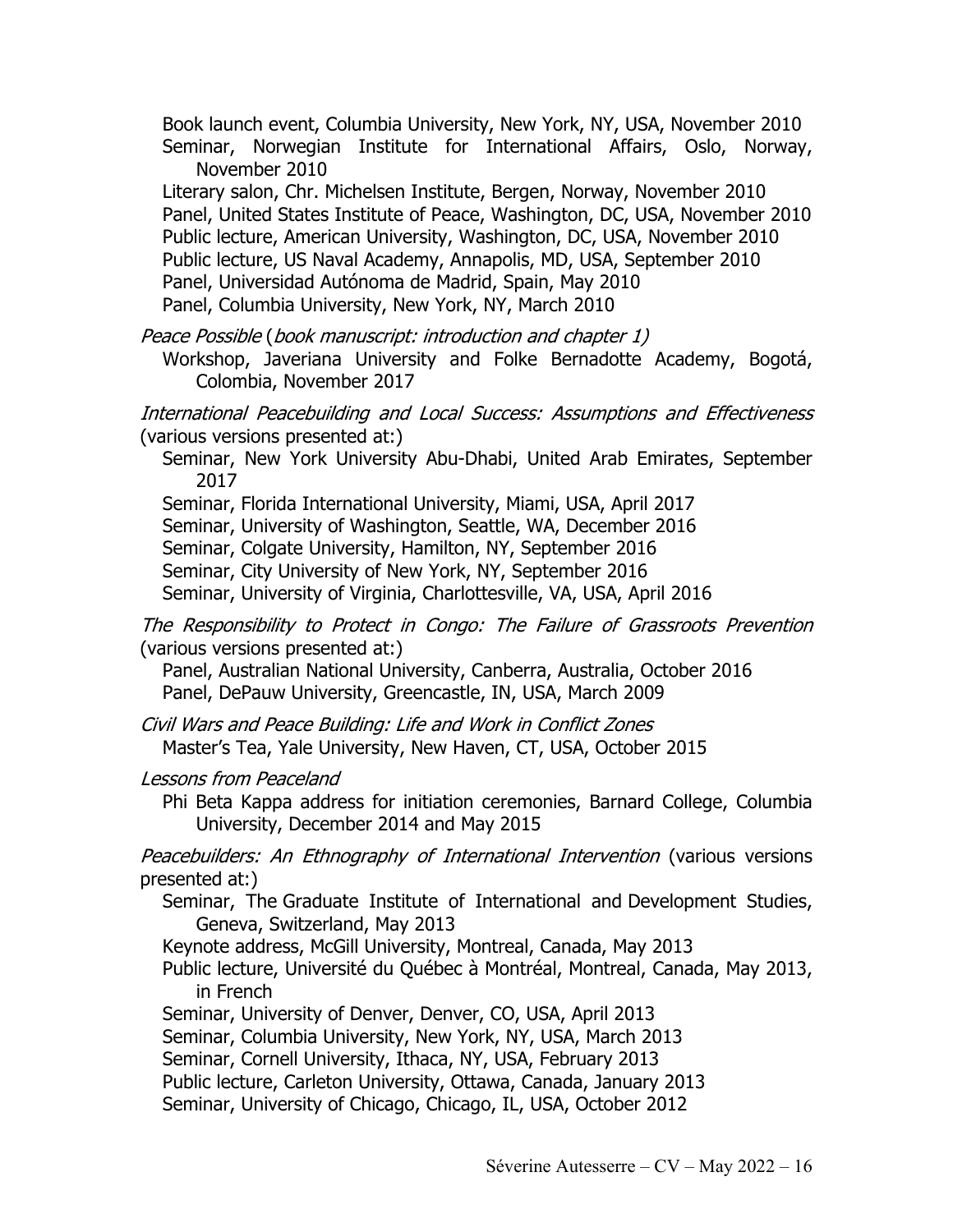Book incubation workshop, Columbia University, NY, USA, September 2012

Paternalism and International Peacebuilding Workshop, George Washington University, Washington, DC, October 2013

International Interventions

Panel, University of Virginia, Charlottesville, VA, USA, February 2013

Peacebuilding in Practice: An Ethnography of International Intervention (various versions presented at:)

Seminar, Vassar College, NY, USA, March 2012 Seminar, Rutgers University, NJ, USA, January 2012 Seminar, Uppsala University, Sweden, December 2011 Public lecture, Barnard College, New York, USA, November 2011

New Directions in Peace and Conflict Research Keynote speech, Swedish National Ph.D. Conference on Peace and Conflict Research, Stockholm, Sweden, December 2011

Elections in the Democratic Republic of Congo Panel, Columbia University, New York, USA, November 2011

State Building in the DRC: Theory and Practice Public lecture, SAIS, Johns Hopkins University, DC, USA, March 2011

War-Torn Societies and External Interventions: A Fieldwork Conversation Seminar, McGill University, Montreal, Canada, March 2011

When the West Meets the Rest: Understanding How International Interventions Operate on the Ground

Seminar, University of British Columbia, Vancouver, Canada, March 2011

Explaining the Effectiveness of International Peacebuilding: What Anthropology Can Contribute to Political Science Research on International Interventions in Civil Wars

Workshop, Peace Research Institute, Oslo, Norway, February 2011

Institutional Voids and Local Peacebuilding Panel, New York University, New York, NY, March 2010

Failing the Congo: Local Violence and the Failure of International Peacebuilding (various versions presented at:)

Lecture, World Affairs Council of Western Michigan, Grand Rapids, MI, USA, February 2010

Lecture, Northwestern University, Evanston, IL, USA, October 2009

Panel, Egmont Institute / Institute for Security Studies, Pretoria, South Africa, August 2009

Panel, Sciences-Po – CERI / CNRS, Paris, France, May 2009, in French

Panel, School of International and Public Affairs, Columbia University, New York, NY, USA, April 2009

Seminar, Columbia University, New York, NY, USA, April 2009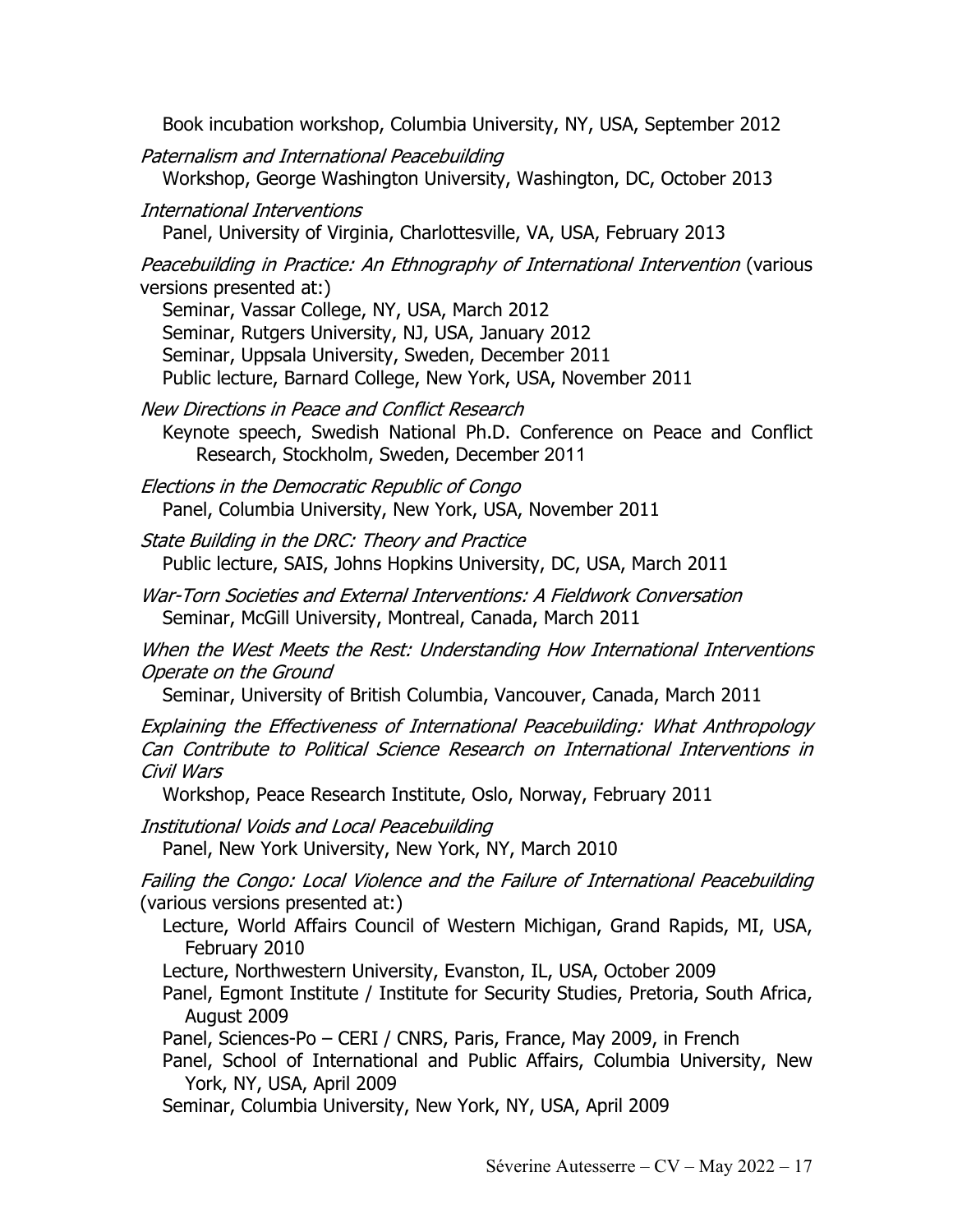Lecture, Johns Hopkins University, Washington, DC, USA, October 2008 Public lecture, DePauw University, Greencastle, IN, USA, May 2008 Roundtable, Yale University, New Haven, USA, February 2008 Panel, Observatoire de l'Afrique / Institute for Security Studies, Pretoria, South Africa, May 2008

Failing the Congo and State of the Field

Workshop, MIT, Cambridge, MA, USA, February 2009

Hobbes and the Congo: Frames, Local Violence, and International Intervention (various versions presented at:)

Workshop, Norwegian Institute for International Affairs, Oslo, Norway, June 2008

Workshop, Folke Bernadotte Academy and Yale University, New Haven, CT, USA, December 2006

Workshop, Yale University, New Haven, CT, USA, November 2006

Local Violence, International Indifference? The Failure of Peace Building in the Congo (various versions presented at:)

Lecture, Columbia University, New York, NY, USA, September 2007

Seminar, Council on African Studies, Five Colleges, Amherst, MA, USA, March 2007

Workshop, The New School, New York, NY, USA, January 2007

Job Talk, Conflict Studies Program, University of Ottawa, Ottawa, Canada, December 2006

Job Talk, Political Science Department, University of Toronto, Toronto, Canada, December 2006

Job Talk, Political Science Department, Barnard College, Columbia University, New York, NY, USA, November 2006

Job Talk, School of International Affairs, American University, Washington, DC, USA, November 2006

Seminar, United States Institute of Peace, Washington, DC, USA, November 2005

Local Violence, National Peace? Local Dynamics of Violence During the Transition in the Eastern D.R. Congo (various versions presented at:)

Seminar, Yale University, New Haven, CT, USA, October 2006 Seminar, Yale University, New Haven, CT, USA, September 2006

Researching Local Conflict in the D.R. Congo: Challenges, Dilemmas, and **Serendipities** 

Workshop, Yale University, New Haven, CT, USA, April 2006

Ethical Dilemmas and Human Subjects

Workshop, Yale University, New Haven, CT, USA, April 2006

Research Findings on International Intervention in the Congo Workshop, The New School, New York, NY, USA, November 2005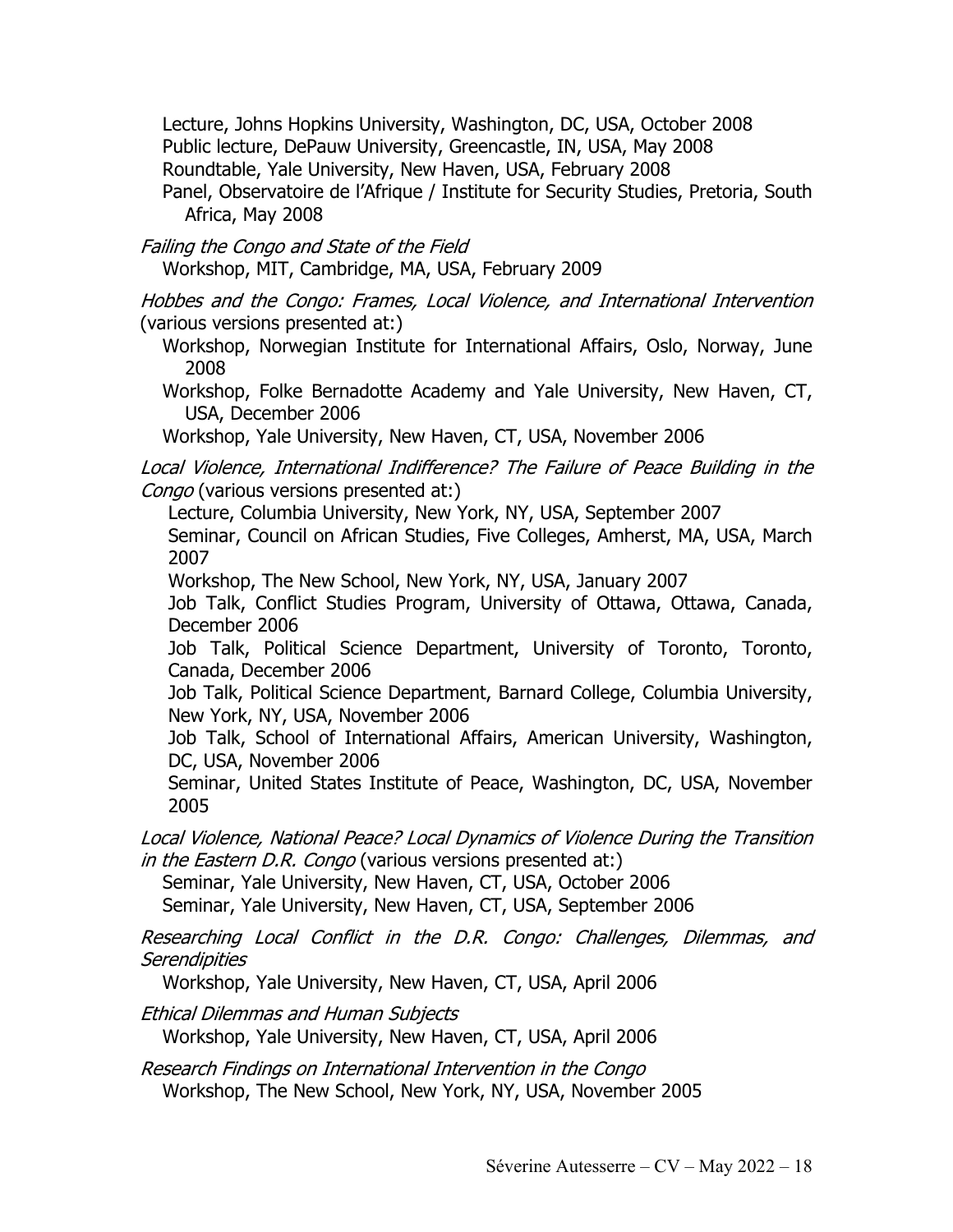Explaining the Humanitarian Policies of States: US Policy in Afghanistan after 9/11

Panel, New York University, New York, NY, USA, April 2003

Local Violence, International Indifference? The Politics of the Peace Process in the Eastern D.R. Congo

Panel, The New School, New York, NY, USA, December 2004

# **Conference Papers**

The Frontlines of Peace Panel, International Studies Association Conference, April 2022 Author meets Critics Roundtable, Academic Council of the United Nations System, June 2021 Panel, International Studies Association Conference, April 2021 Author talk, International Studies Association Conference, April 2021 Roundtables (2), International Studies Association Conference, April 2021

The Frontlines of Peace - Chapter 5 Panel, International Studies Association Conference, April 2021

The Frontlines of Peace - Book manuscript Roundtable, International Studies Association Conference, March 2019

On the Frontlines of Peace - Book manuscript, chapters 3 and 9 Panel, International Studies Association Conference, March 2019

On the Frontlines of Peace - Book manuscript, chapter 6 Workshop, International Studies Association Conference, March 2019

Peace Possible - Book manuscript, chapter 5 Panel, International Studies Association Conference, April 2018

Peace Possible - Book manuscript, chapter 4 Panel, International Studies Association Conference, April 2018

International Peacebuilding and Local Success: Assumptions, Myths, and Reality (various versions presented at:)

Panel, International Studies Association Conference, February 2017 Panel, African Studies Association Conference, December 2016 Panel, American Political Science Association Conference, September 2016 Panel, International Studies Association Conference, March 2016

International Change In/Through Practice

Panel, International Studies Association Conference, February 2017

How Do We Know Peace?

Sapphire panel, International Studies Association Conference, March 2016

The Surprising Peace: Understanding International Contributions to Successful **Peacebuilding**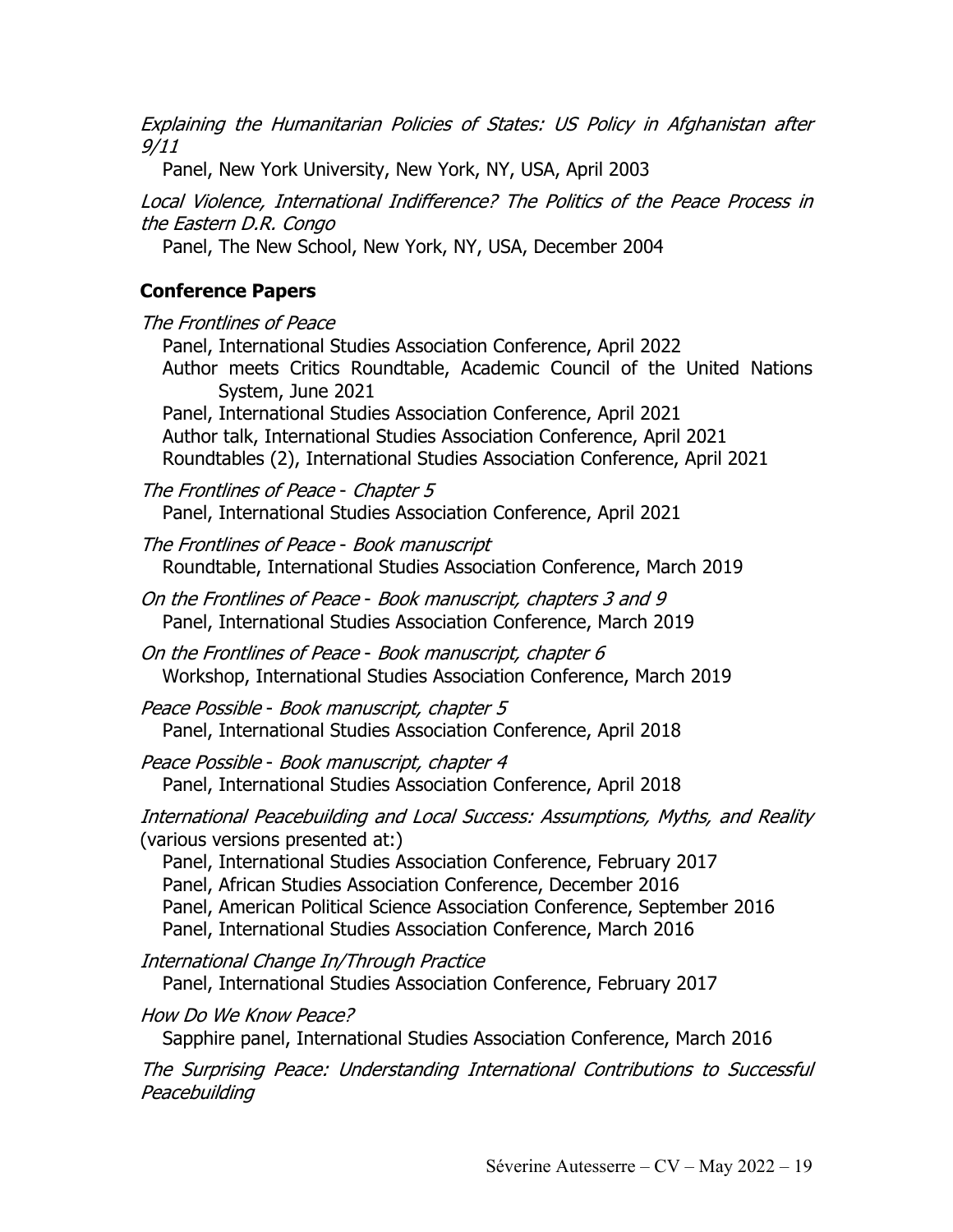Panel, International Studies Association Conference, March 2016

Histories of Peace?

Panel, International Studies Association Conference, March 2016

Going Micro: Emerging and Future Peacekeeping Research Panel, International Studies Association Conference, February 2015

Peaceland: Conflict Resolution and the Everyday Politics of International Intervention – Conclusion

Panel, International Studies Association Conference, February 2015

Ethics Questions your IRB can't answer

Panel, Short course, American Political Science Association Conference, August 2014

Peaceland: Conflict Resolution and the Everyday Politics of International Intervention – Introduction

Panel, Congrès de l'Association Française de Science Politique, June 2015

Panel, African Studies Association Conference, November 2014

- Panel, American Political Science Association Conference, August 2014
- Panel, European Political Science Association Conference, June 2014
- Panel, British International Studies Association Conference, June 2014
- Panel, International Studies Association Conference, March 2014
- Panel, Workshop prior to International Studies Association Conference, March 2014

The Politics of Knowledge in Peaceland (various versions presented at:) Panel, International Studies Association Conference, March 2014 Panel, International Studies Association Conference, March 2013

Peacebuilders: An Ethnography of International intervention – Introduction (various versions presented at:)

Panel, American Political Science Association Conference, September 2013 Panel, International Studies Association Conference, March 2013

Panel, African Studies Association Conference, November 2012

"We, the International Community:" Understanding International Peace Interventions in Practice

Panel, International Studies Association Conference, April 2012

Panel, African Studies Association Conference, November 2011

Panel, PRIO / Peace and Conflict Studies in Anthropology Conference, Nicosia, Cyprus, September 2011

When the West Meets the Rest – Understanding How International Interventions Operate on the ground

Panel, International Studies Association Conference, March 2011

Concluding chapter from "The Trouble with the Congo" (various versions presented at:)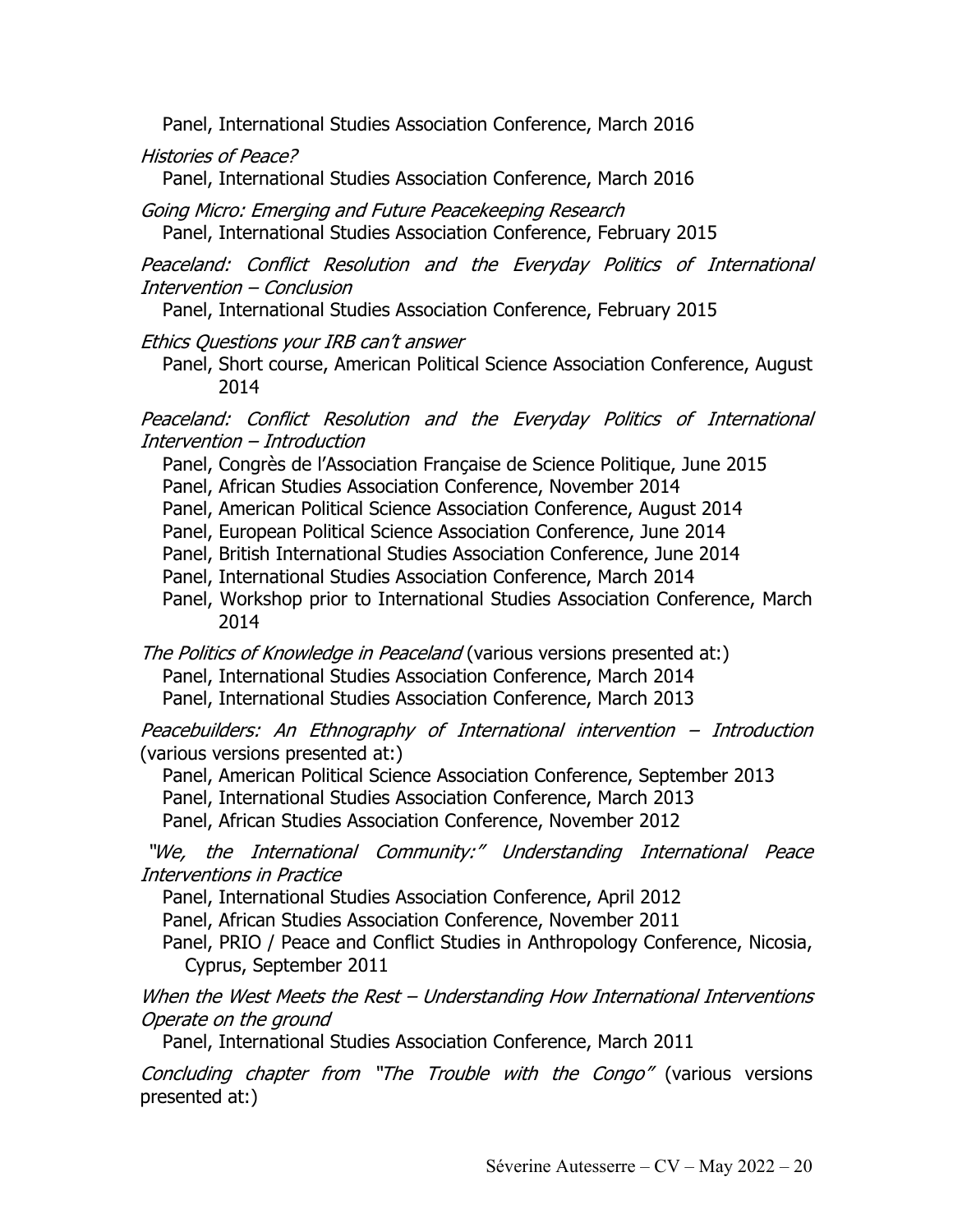Panel, International Studies Association Conference, March 2011 Panel, African Studies Association Conference, November 2010 Panel, American Political Science Association Conference, September 2010

#### Beyond the Critique of the Liberal Peace

Roundtable, International Studies Association conference, February 2010

Seeing Like a Peacebuilder – An Ethnography of International Intervention Panel, International Studies Association Conference, February 2010

Failing the Congo. International Intervention and Local Violence (various versions presented at:)

Panel, African Studies Association Conference, November 2009 Panel, American Political Science Association Conference, September 2009

The Peacebuilding World (various versions presented at:)

Panel, American Political Science Association Conference, September 2009

Panel, International Studies Association Conference, March 2009

Panel, American Political Science Association Conference, August 2008

Hobbes and the Congo: Framing Processes and Continued Local Violence During the Congolese Transition (2003 – 2006) (various versions presented at:)

Panel, International Studies Association Conference, San Francisco, March 2008

Panel, African Studies Association Conference, October 2007

Panel, African Studies Association Conference, November 2006

Local Violence, National Peace? Local Dynamics of Violence During the Transition in the Eastern D.R. Congo

Panel, African Studies Association Conference, November 2005

### **Policy Talks**

The Frontlines of Peace (various versions presented at:)

Keynote panel, Annual meeting of the United Nations University's World Institute for Development Economics Research, Helsinksi, Finland, May 2022

Fireside chat, Annual meeting of the United Nations University's World Institute for Development Economics Research, Helsinksi, Finland, May 2022

Online Panel, World Bank Fragility Forum, Washington, DC, USA, March 2022

Online Expert Panel, Principles for Peace International Commission, Canada, February 2022

Online Keynote, PeaceCon – Annual meeting of the Alliance for Peacebuilding, USA, January 2022

Online Keynote, Annual Meeting of the Brazilian Network of Peace Operations Research, Brazil, November 2021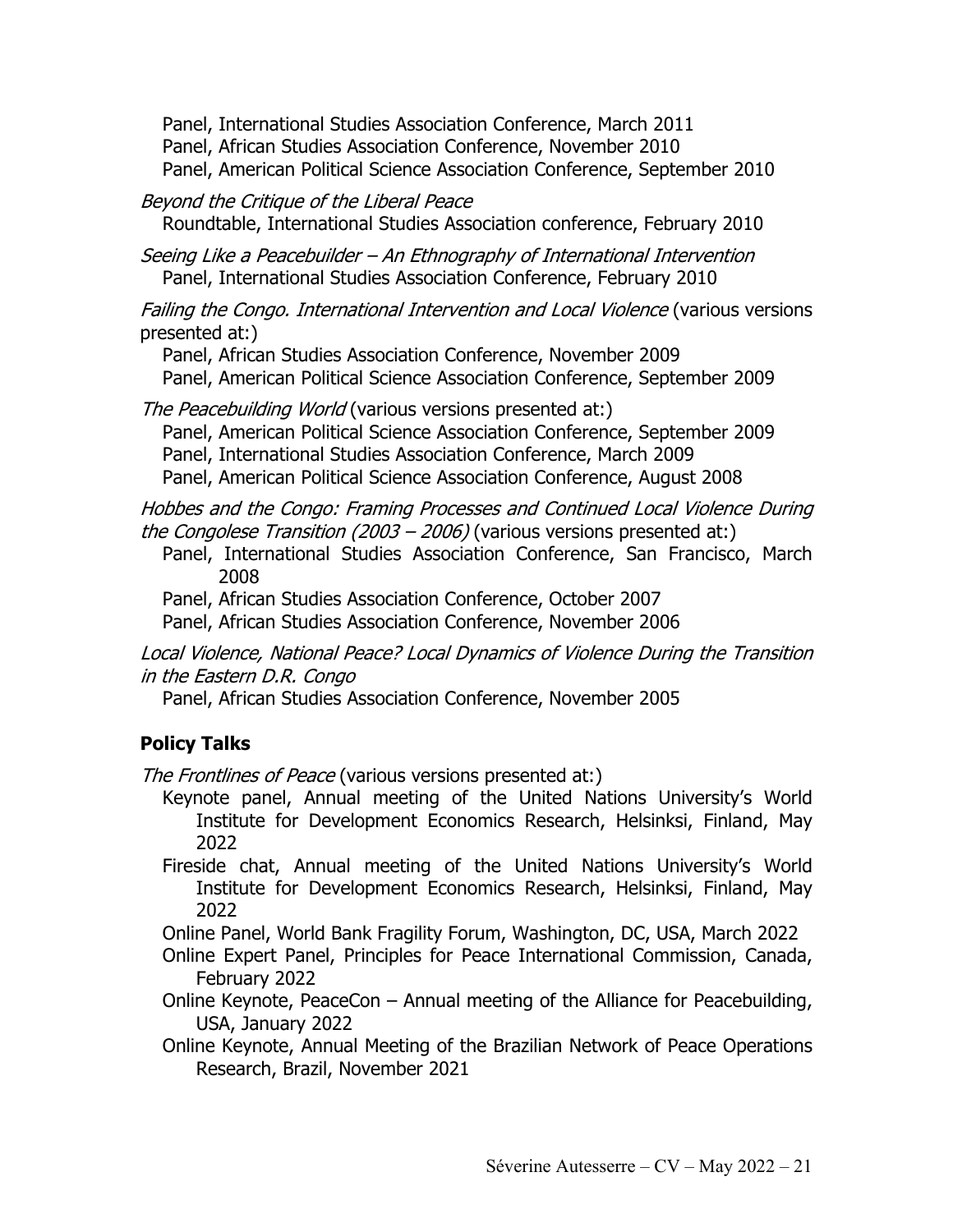- Book launch, Université Officielle de Bukavu, Democratic Republic of Congo, October 2021
- Seminar, United Nations Stabilization Mission in Congo, Goma, Democratic Republic of Congo, October 2021
- Book launch, United States Agency for International Development, Goma, Democratic Republic of Congo, October 2021
- Keynote, Knowledge Platform Security & Rule of Law annual conference, The Hague, The Netherlands, October 2021
- Online book launch, Raising Peace festival, Sydney, Australia, September 2021 Online book launch, The Atlantic Council, Washington, DC, USA, June 2021

Online panel, Asia Society, Geneva, Switzerland, June 2021

- Online briefing, Save the Children Canada, Toronto, Canada, June 2021
- Online book launch, Réseau de consolidation de la paix inclusive en RDC & Folke Bernadotte Academy, Goma, Congo, June 2021 (in French)
- Online briefing, Foreign, Commonwealth, and Development Office, London, UK, June 2021
- Online book launch, Peacemakers 360, Ghent, Belgium, June 2021
- Online seminar, International Peace Institute, New York, NY, USA, June 2021
- Online brown Bag discussion, United States Agency for International Development, New York, NY, USA, June 2021
- Online book launch, Folke Bernadotte Academy, Stockholm, Sweden, April 2021
- Online book launch, Canadian International Council, Toronto, ON, Canada, April 2021
- Online book launch, Dedimus Potestatem, New York, NY, USA, April 2021
- Online briefing, United Nations Security Council, New York, NY, USA, April 2021
- Webinar, CDA Collaborative and PCND Global, Boston, MA, USA, March 2021
- Online book launch, United Nations Department of Peace Operations, New York, NY, USA, March 2021
- Online book launch, Foreign Policy Interrupted, New York, NY, USA, March 2021
- Online book launch, UN Women, New York, NY, USA, March 2021
- Online Panel, United Nations Research Institute for Social Development, Cherwon, South Korea, December 2020
- Facebook Live event, PeacePlus and Global Partnership for the Prevention of Armed Conflict, Washington, DC, USA, November 2020
- Webinar, Peace Direct and War Prevention Initiative Project, Washington, DC, USA & London, UK, October 2020
- Public lecture, Agence Française de Développement, Paris, France, November 2019
- High-Level Political Forum, Baha'i International Community, New York, NY, July 2019
- Briefing, US Department of State, Washington, DC, June 2019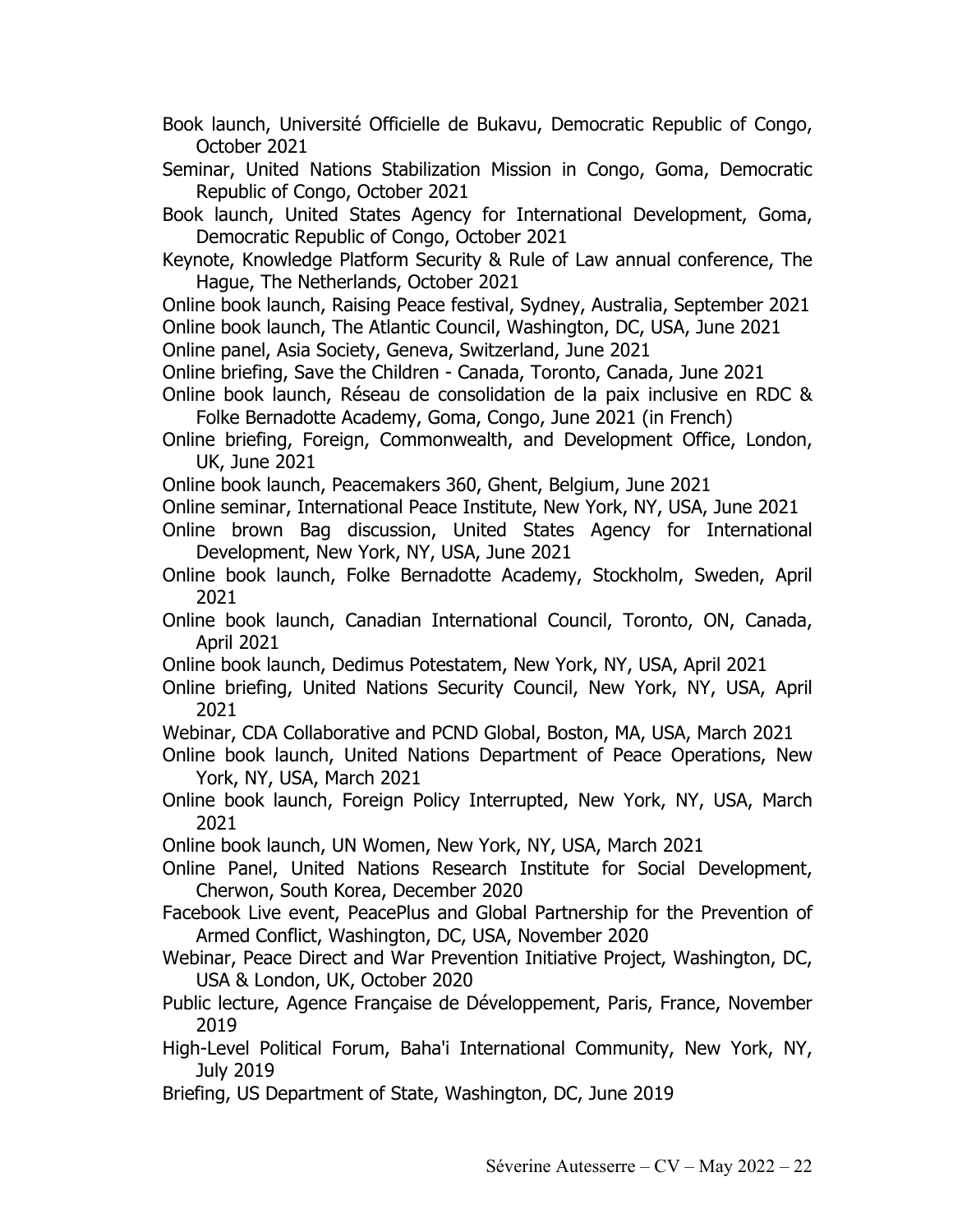Briefing, United Nations Stabilization Mission, Goma, Congo, May 2019 Briefing, United Nations Headquarters, New York, NY, April 2019 Panel, United Nations Headquarters, New York, NY, February 2019 Webcast Panel, International Peace Institute, New York, NY, December 2018 Panel, International Peace Institute, New York, NY, October 2018

Peaceland: Conflict Resolution and the Everyday Politics of International Intervention

Panel, Humanity United and Conducive Space for Peace, New York, NY, April 2019

Training, Joint Program Induction Training for United Nations Peace and Development Advisers, UN Political Affairs Department, UN Development Program, and Folke Bernadotte Academy, New York, NY, USA, June 2016, February 2017, February 2018, and November 2019

Workshop, Javeriana University and Folke Bernadotte Academy, Bogotá, Colombia, November 2017

- Expert Briefing, Government of Canada's Department of Defense, Ottawa, Canada, November 2017
- Public lecture, Future of War Conference, New America and Arizona State University, Washington, DC, March 2017

Webinar, World Vision, via Skype, March 2017

- Briefing, Australian Department of Foreign Affairs and Trade, Canberra, Australia, October 2016
- Public lecture, IVY, New York, NY, August 2016
- Brownbag lunch talk, United Nations Department of Peacekeeping Operations, New York, NY, USA, May 2016
- Public lecture, German Development Institute and Bonn International Center for Conversion, Bonn, Germany, March 2016

Seminar, Saint Paul University, Ottawa, Canada, February 2015

Ignite presentation, International Peace Institute, New York, NY, USA, November 2015

Public lecture, World Bank, Washington, DC, USA, October 2015

Panel, International Peace Institute, New York, NY, USA, May 2015

Briefing, Swedish International Development Cooperation Agency, Stockholm, Sweden, May 2015

- Briefing, French Foreign Affairs Ministry, Paris, France, January 2015, in French
- Seminar, Overseas Development Institute, London, UK, January 2015
- Briefing, Council on Foreign Relations, New York, NY, USA, November 2014

Briefing, International Rescue Committee, New York, NY, USA, October 2014

- Book launch event, Carnegie Council for Ethics in International Affairs, New York, NY, USA, October 2014
- Briefing, United States Institute of Peace, Washington, DC, USA, September 2014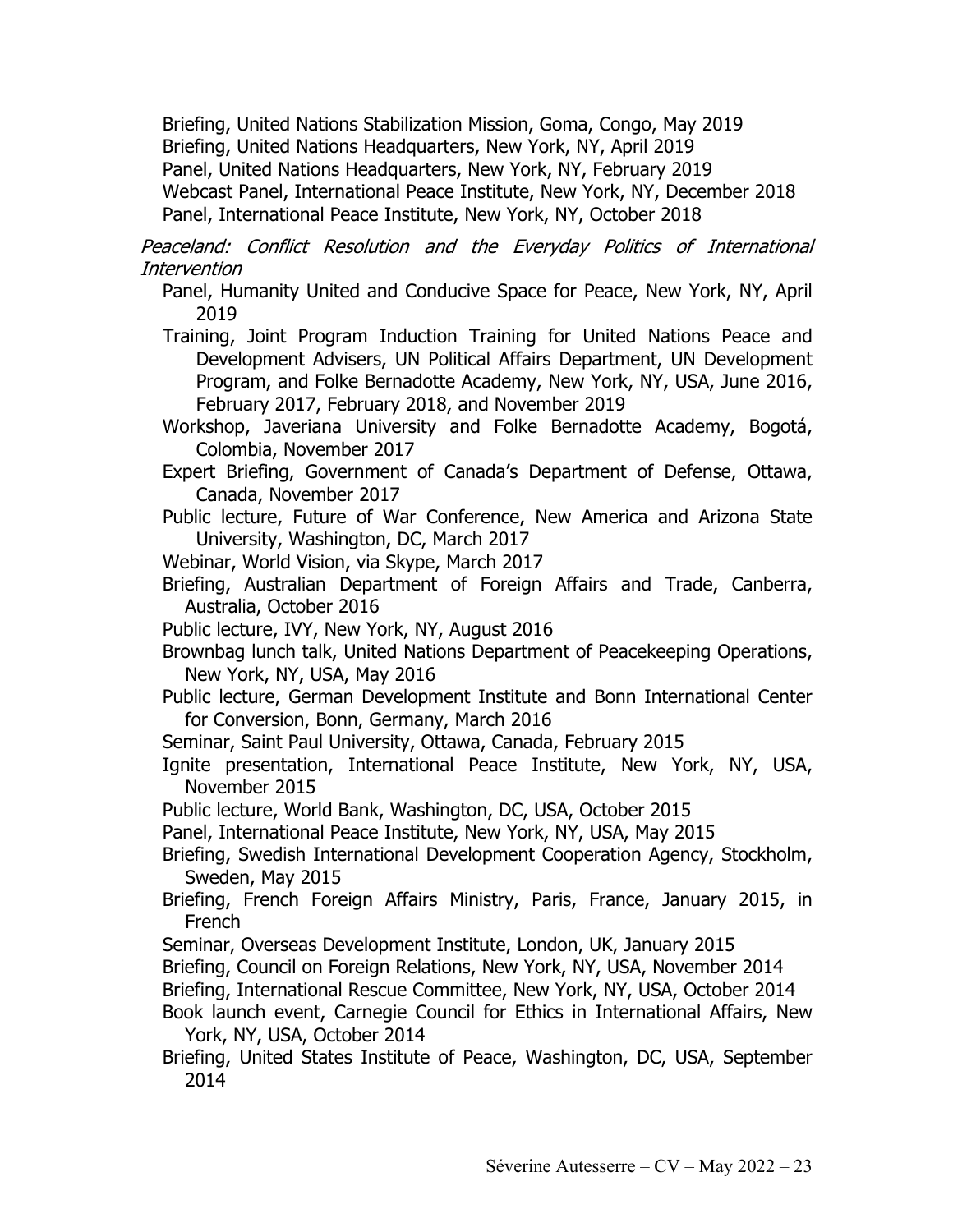Book launch event, Center for Global Development, Washington, DC, USA, August 2014 Book launch event, Quaker UN Office, New York, NY, USA, June 2014 Book launch event, SwissPeace, Bern, Switzerland, June 2014 Book launch event, International Peace Institute, New York, USA, June 2014

Challenges for the Peacebuilding Process in Colombia Roundtable, Household in Conflict Network and Universidad EAFIT, Medellín, Colombia, October 2018

On the Frontlines of Peace - Congo Focus (various versions presented at:) Briefing for U.S. government officials, Washington, D.C., September 2018 World Forum for Peace, Caen, Normandy, France, June 2018

Collaboration Landscape: Journalists and Academic Researchers Panel, Thomson Reuters Foundation Story Lab, Wiston house, UK, January 2018

Resolving the Political Crisis in the Democratic Republic of Congo

Congressional Testimony, U.S. House of Representatives Committee on Foreign Affairs - Subcommittee on Africa, Global Health, Global Human Rights, and International Organizations, Washington, D.C., USA, November 2017

International Peacebuilding and Local Success: Assumptions and Effectiveness Seminar, Folke Bernadotte Academy, Stockholm, Sweden, May 2017

Conflict Resolution: Local vs. National Approaches Panel, United Nations Department of Peacekeeping Operations, New York, NY, USA, May 2017

How to Advance the Research on Peacebuilding in Africa: Comments Panel, Carnegie Corporation, New York, NY, USA, May 2017

The Trouble with the Congo: Local Violence and the Failure of International Peacebuilding (various versions presented at:)

Seminar, United State Department of State's Foreign Service Institute, via Skype, June 2015 and August 2015

Seminar, Centre for Conflict Resolution, Cape Town, South Africa, May 2015 Panel, Swedish Parliament, Stockholm, Sweden, May 2015

Panel, United Nations Side Event, New York, USA, February 2014

Panel, 13th World Summit of Nobel Peace Prize Laureates, Warsaw, Poland, October 2013

Great Lakes Policy Forum, Washington, DC, USA, April 2013

Workshop, Partnership Africa - Canada, Ottawa, Canada, January 2013

Lecture, World Affairs Council of Central Illinois, Springfield, IL, USA, November 2012

Briefing, Committee on Foreign Relations, Louisville, Kentucky, April 2012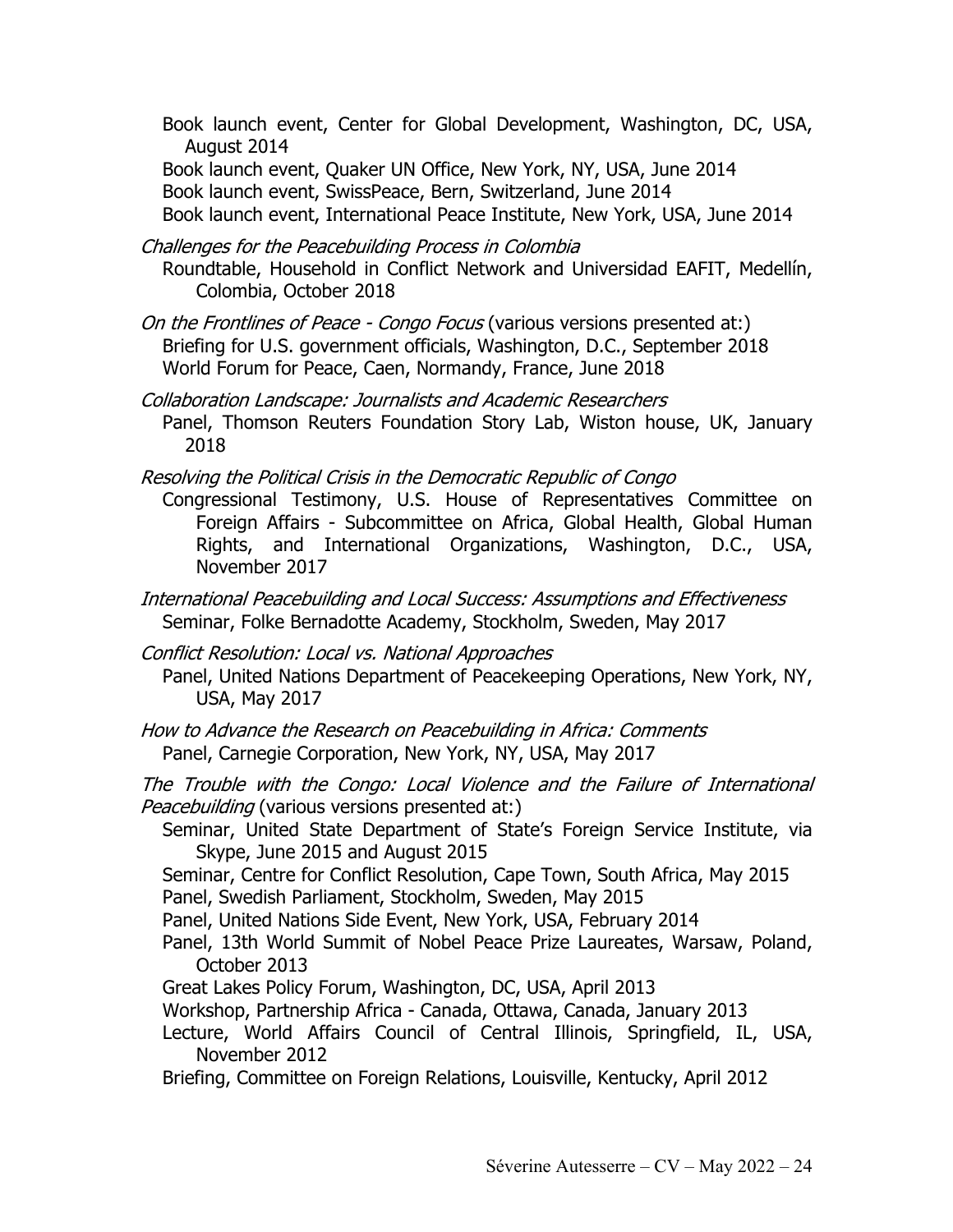- Lecture, Nordic Africa Institute and Swedish Ministry of Foreign Affairs, Stockholm, Sweden, November 2012
- Briefing, United Nations Stabilization Mission in Congo, Goma, D.R. Congo, December 2010
- Book launch event, International Peace Institute, New York, NY, USA, November 2010
- Panel, Yale University, New Haven, USA, CT, February 2009
- Panel, Great Lakes Policy Forum and Woodrow Wilson International Center for Scholars, Washington, DC, USA, January 2009
- Lecture, Le Cercle, Washington, DC, USA, November 2008
- Inclusive Peacebuilding
	- Roundtable, Swedish Foreign Affairs Ministry and Stockholm International Peace Research Institute, Stockholm, Sweden, May 2015
- The Future of Peace Operations
	- Roundtable, Swedish Foreign Affairs Ministry and Stockholm International Peace Research Institute, Stockholm, Sweden, May 2015
- To Solve Mass Violence, Look to Locals

TED Talk, TED global conference, Rio de Janeiro, Brazil, October 2014

Narratives of Violence in Congo

Briefing, International Women's Media Foundation training program, Nairobi, Kenya, July 2014

Briefing, International Women's Media Foundation training program, via Skype, March 2014

- Reducing the Risk of Violence: What Do We Know About What Works Panel, World Bank and International Development Research Centre, Nairobi, Kenya, May 2013
- Conflict in Congo: Violence, Conflict Minerals, Sexual Abuses, and Statebuilding Briefing, Canadian Department of Foreign Affairs, Ottawa, Canada, January 2013

Peaceland: An Ethnography of International Intervention

Workshop, Life and Peace Institute and Burundi Tugenderubuntu, Bujumbura, Burundi, November 2012

Dangerous Tales: Dominant Narratives on the Congo and their Unintended Consequences (various versions presented at)

Briefing, Wellspring Advisor, Washington, DC, USA, March 2011

Briefing, Great Lakes Interagency Working Group, US Department of State, Washington, DC, USA, March 2011

Briefing, Council on Foreign Relations, New York, NY, USA, March 2011

Local Dynamics of Violence in the Congo

Lecture, Rift Valley Institute, Entebbe, Uganda, July 2010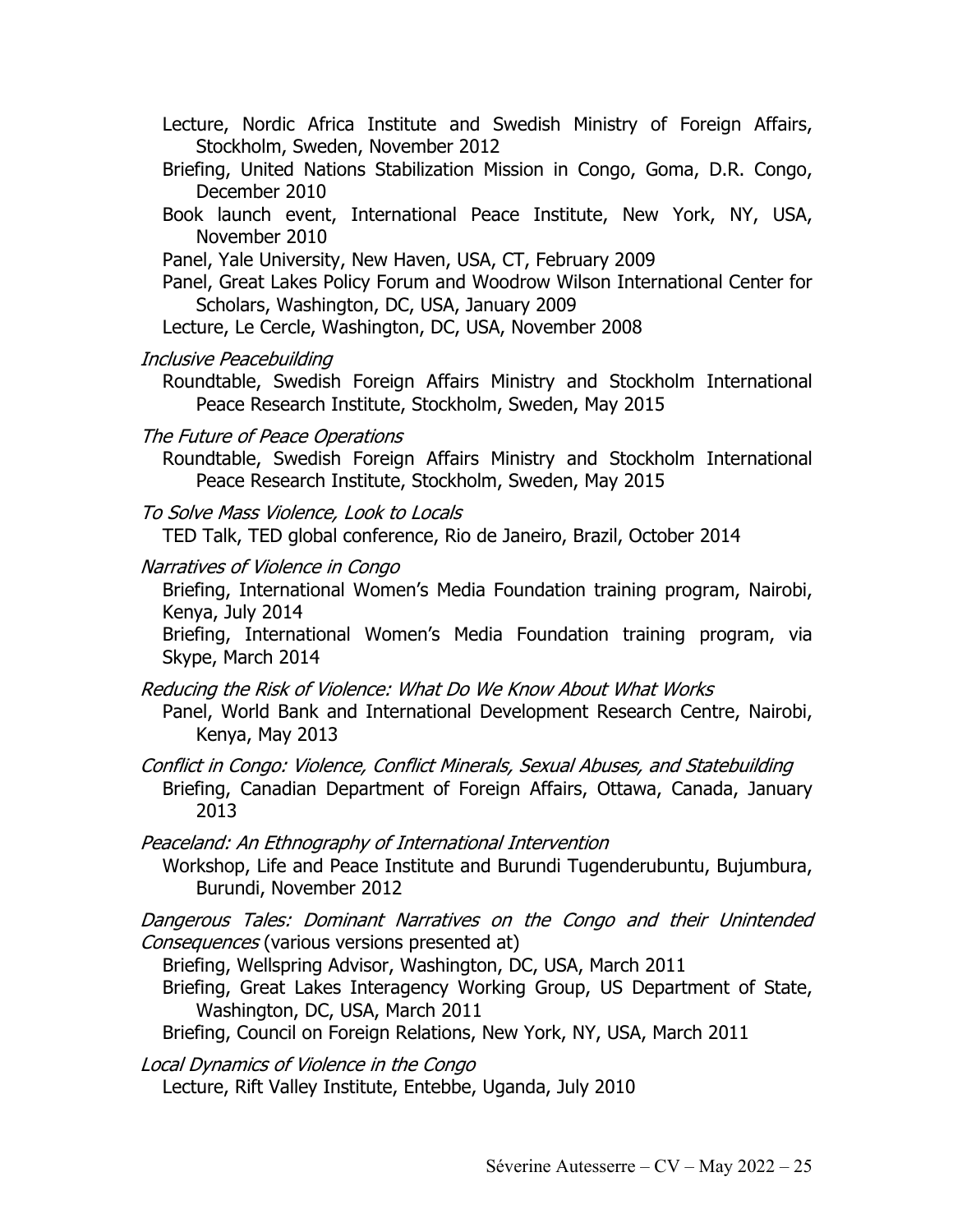The Failure to Address Root Causes

Lecture, Rift Valley Institute, Entebbe, Uganda, July 2010

- The Responsibility to Protect in Congo: The Failure of Grassroots Prevention Panel, International Peace Institute and Austrian Federal Ministry for European and International Affairs, Vienna, Austria, June 2009
- Understanding the Congolese Conflict
	- Lecture, Senior Manager Course in National Security, US Department of Defense, George Washington University and MIT, New York, NY, USA, April 2008

Opening remarks for roundtable "Consolidating the Peace in DRC: The Challenge of Eastern Congo,"

Briefing, Council on Foreign Relations, Center for Preventive Action, Washington, DC, USA, November 2007

Understanding the Crisis in the Eastern Congo Briefing, Action Against Hunger, Kinshasa, D.R. Congo, June 2007 Briefing, Action Against Hunger, Bukavu, D.R. Congo, June 2007

The Current Situation in the Kivus Briefing, Action Against Hunger, Bukavu, D.R. Congo, April 2005

- Afghanistan: A Report from the Field Panel, New York University, New York, NY, USA, March 2003
- The Current Situation in the Democratic Republic of Congo Briefing, Medicos Sin Fronteras, Barcelona, Spain, August 2003

The Current Situation in Afghanistan Briefing, Medicos Sin Fronteras, Barcelona, Spain, August 2002

### **Guest lectures**

The Frontlines of Peace

Online undergraduate seminar, Clark University, Worcester, MA, USA, April 2021

Online Masterclass, Wageningen University, Wageningen, The Netherlands, June 2021

Online graduate seminar, Georgetown University, Washington, DC, USA, April 2021

Online undergraduate seminar, Georgetown University, Washington, DC, USA, April 2021

Online undergraduate seminar, Seton Hall University, South Orange, NJ, USA, April 2021

Online undergraduate seminar, Bishop's University, Sherbrooke, QC, Canada, April 2021

Online graduate seminar, Université de Montréal, Montréal, QC, Canada, March 2021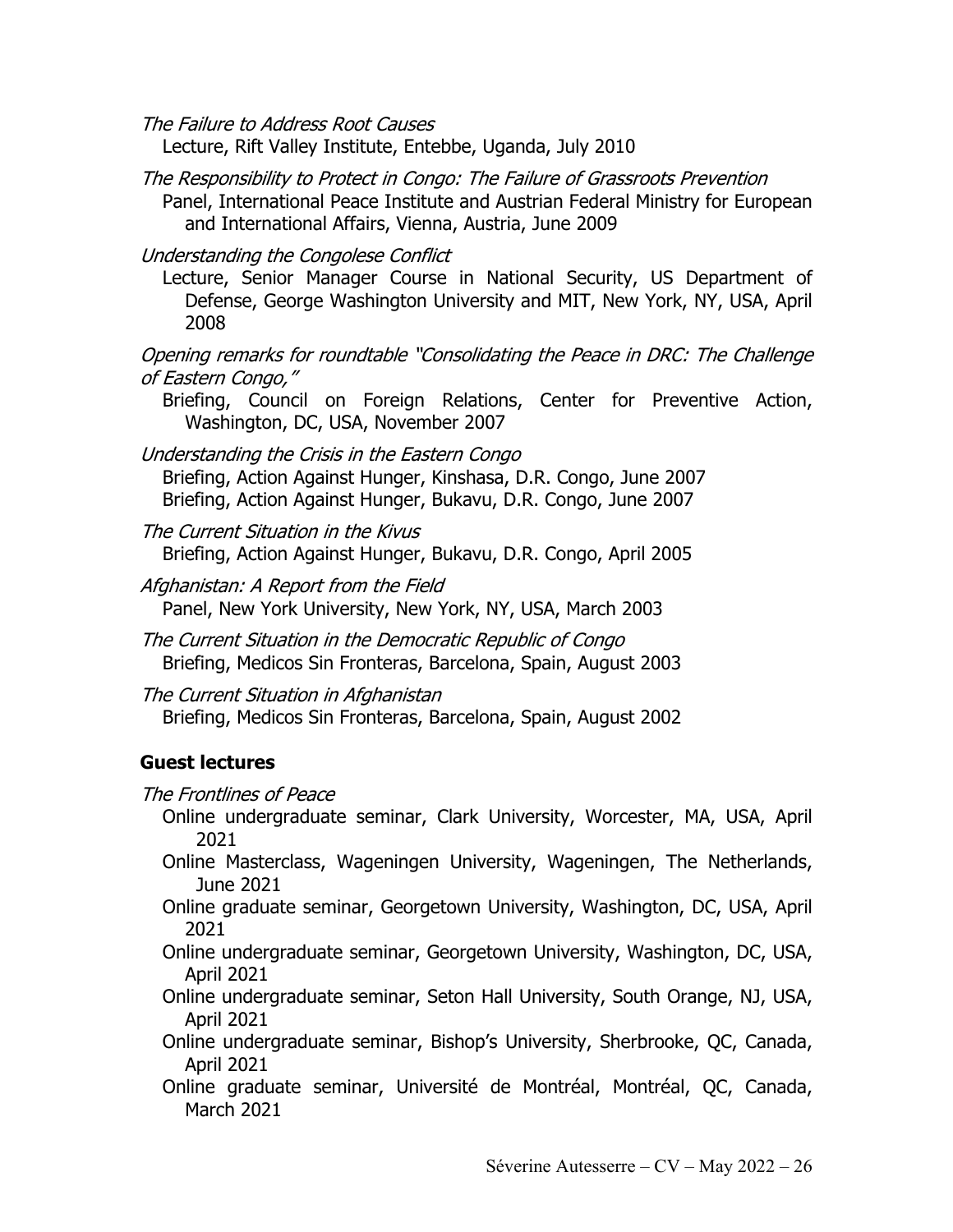Online graduate seminar (online), Boston University, Boston, MA, USA, March 2021

- Online undergraduate seminar, Washington University, St Louis, MI, USA, April 2021
- Online undergraduate seminar, US Naval Academy, Annapolis, IN, USA, March 2021
- Online undergraduate seminar, New York University, New York, NY, USA, November 2020
- Online doctoral seminar, Georgetown University, Washington, DC, USA, October 2020

Graduate policy seminar, SIPA, Columbia University, New York, USA, July 2019

Peaceland: Conflict Resolution and the Everyday Politics of Interventional Intervention

Doctoral seminar, University of Coimbra, Portugal, December 2020

The Trouble with the Congo: Local Violence and the Failure of International Peacebuilding

Undergraduate seminar on peace and conflict, New York University, New York, NY, USA, October 2017

Undergraduate seminar on African Politics, Yeshiva University, New York, NY, USA, November 2009

Peacebuilding

Graduate policy seminar, Notre Dame University, South Bend, IN, USA, September 2018

Constructivism and Interpretive Methods

Graduate seminar on Research Methods, Columbia University, February 2015 and October 2017

Colonial Legacies and Ethnic Conflict

Graduate lecture class on Conceptual Foundations of International Politics, Columbia University, New York, USA, November 2016

Dynamics of Violence in Congo

Undergraduate colloquium on Civil and Ethnic War, Insurgency, and Terrorism, University of Notre Dame, IN, USA, February 2014

Resources and Conflict in Congo

Graduate seminar on Energy, Environment, and Resource Security, New York University, New York, NY, USA, November 2012

Africa

Undergraduate lecture class on Introduction to Global Studies, University of Illinois, Springfield, IL, USA, November 2012

Congo

Undergraduate lecture class on Introduction to African Studies, Barnard College, Columbia University, New York, USA, October 2012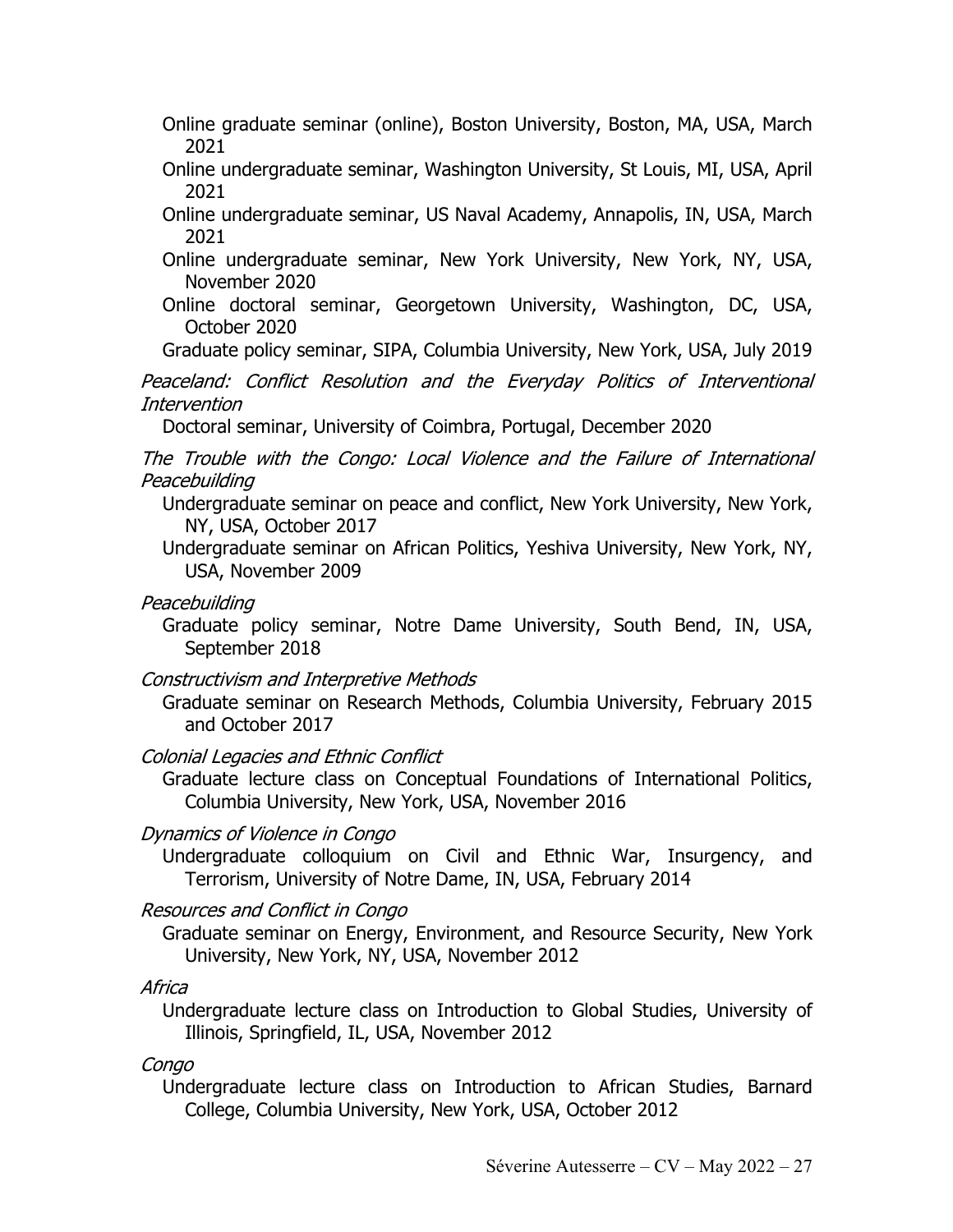Constructivism

Graduate lecture class on Conceptual Foundations of International Politics, Columbia University, New York, USA, October 2012

Congo: Violence and International Peacebuilding

Graduate seminar on Democracy, Citizenship and Leadership in Africa, Columbia University, New York, USA, October 2012

International Organizations

Graduate lecture class on Conceptual Foundations of International Politics, Columbia University, New York, USA, November 2011

Failing the Congo - African Security Issues: Local vs. Global

Graduate seminar on Globalization and Politics in Africa, Columbia University, New York, NY, February 2009

Post-Conflict Reconstruction in the Congo

Undergraduate seminar on Humanitarian Interventions, DePauw University, Greencastle, IN, April 2008

Local Violence, International Indifference? The Failure of Peace Building in the Congo

Undergraduate lecture class on Comparative Politics, Barnard College, Columbia University, New York, NY, November 2007

Graduate Seminar on Low-Intensity Conflict, SIPA, Columbia University, New York, NY, September 2007

Conducting Fieldwork in the Midst of Continuing Violence: Congo, 2004 - 2006 Qualitative Field Research seminar, Political Science Department, Yale University, New Haven, CT, September 2006

## **General Audiences**

The Frontlines of Peace (various versions presented at:)

Book launch, American Book Center, The Hague, The Netherlands, October 2021

Online book club, New York, NY, USA, May 2021

Online book club, STAND, Washington, DC, USA, May 2021

Online Show, PeaceMindedly, Seattle, WA, USA, April 2021

Seriously Entertaining Show, House of SpeakEasy, New York, NY, USA, April 2021

Webinar, French-American Foundation, New York, NY, USA, March 2021

Podcast, World Affairs & National Public Radio, San Francisco, CA, USA, March 2021

Peaceland: Conflict Resolution and the Everyday Politics of International Intervention

Panel, Deutscher Evangelischer Kirchentag, Berlin, Germany, May 2017 Seminar, Barnard Alumnae Association, Washington, DC, USA, April 2016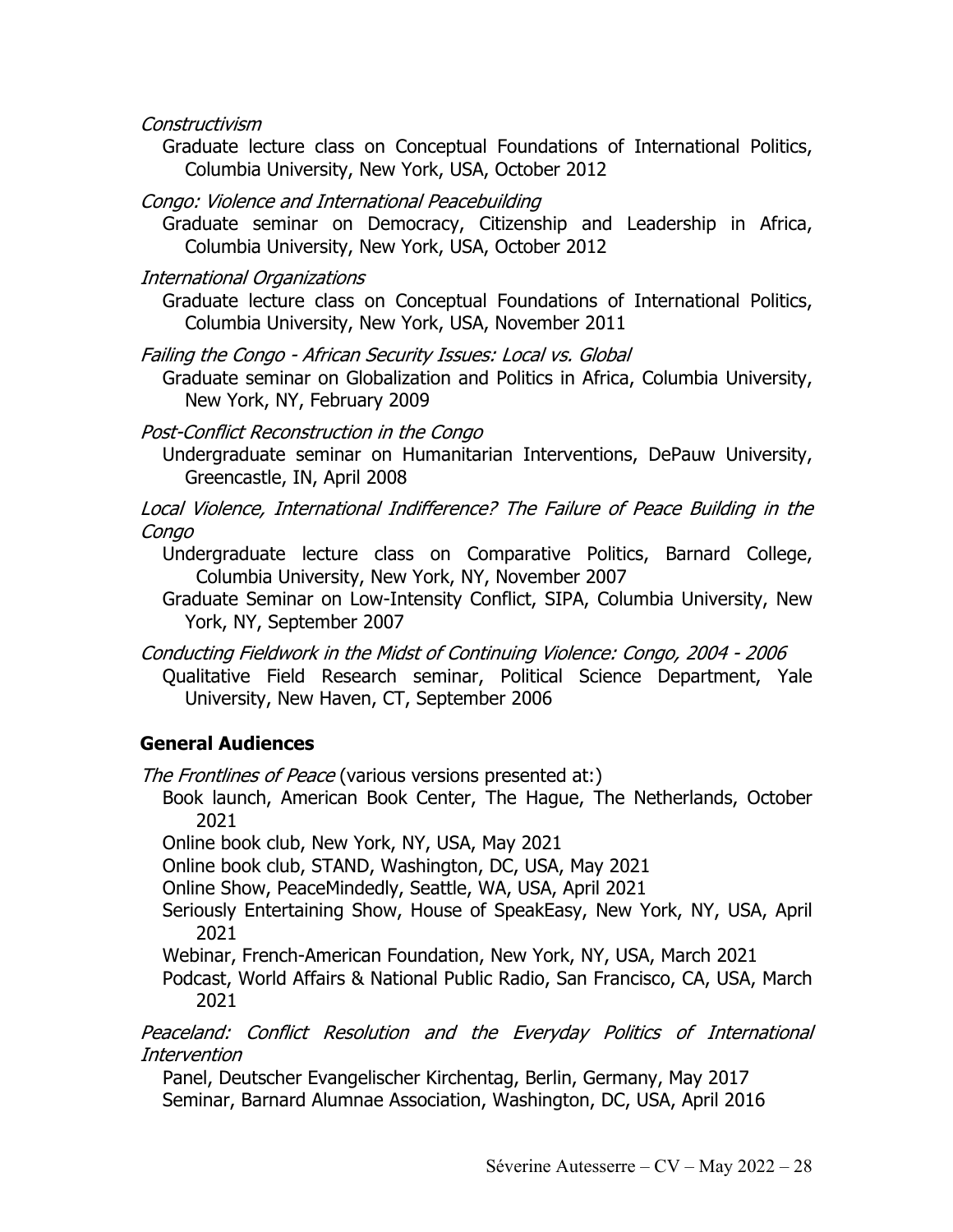Public lecture, Raising the Bar, New York, NY, USA, June 2015

International Peacebuilding and Local Success: Assumptions and Effectiveness Public lecture, Hargeisa cultural center, Hargeisa, Somaliland, September 2017

The Trouble with the Congo: Local Violence and the Failure of International Peacebuilding (various versions presented at:)

Panel, Congo in Harlem Festival, New York, USA, October 2013

Restraining the Toll of War and Violence Public televised panel, University of Virginia, VA, USA, February 2013

Kosovo: Point of View of a Humanitarian Field Worker Panel, International Academy of Achievement, London, UK, October 2000

## **OTHER PROFESSIONAL ACTIVITIES**

#### **Media briefings**

TV: Appeared on *Full Frame* (CGTN, China), The Open Mind (PBS, USA), Eyes on Africa (France 24, France), Perspective (France 24, France), Inside Story (Al Jazeera English, Qatar), Worlds Apart (RT, Russia), Eye on Africa (France 24), The World Today (CNTG, China), Crossroads (i24News, Israel), Congressional Hearing (C-SPAN, USA), Washington Forum (Voice of America, USA), The Agenda with Steve Paikin (TVO, Canada), News (Al Jazeera America, USA), Global Ethics Forum (CUNY TV), Le Journal (France 24), Morning News (Al Jazeera America, USA), the Miller Forum (PBS, USA), Radio Télévision Nationale Congolaise news (RTNC, Congo), Worldfocus News (PBS, USA), and the *Charlie Rose Show* (PBS, USA)

Radio: Interviewed on *Echo der Zeit* (SRF Schweizer Radio und Fernsehen, Switzerland), Estado do Sítio (TSF Rádio Notícias, Portugal), News (WRHU, USA), NewsDay (BBC World, UK), World Affairs (NPR, USA), Leonard Lopate at Large (WBAI, USA), Fronteras (KJZZ, USA), News (BBC Great Lakes, UK), Global Focus (RFI, France), Global Journalist (KBIA, USA), Newsday (BBC, UK), World in Progress (Deutsche Welle, Germany), Visão Global (Rádio e Televisão de Portugal), *Invité Afrique* (RFI, France), *Business Matters* (BBC World, UK), News (Radio Algeria, Algeria), Destellos (Europea Media, Spain), Late City Edition (WKCR, USA), Daybreak Africa (Voice of America, USA), The World (PRI and BBC, USA), Rear Vision (ABC Radio National, Australia), Outlook (Voice of Russia, USA / Russia), WFPL (USA), Afrik'Hebdo (RTBF, Belgium), How We Got Here (BBC and PRI, USA), BBC News (BBC, UK), Radio France International news (RFI, France), Worldfocus Talk show (BlogTalkRadio, USA), Guests from Around the World (Worldstreams, USA), and Global News Roundup (WKCR, USA)

Newspapers and magazines: Interviewed by *Debout DRC* (Congo), Aeon (USA), Knack (Belgium), PassBlue (USA), The New Humanitarian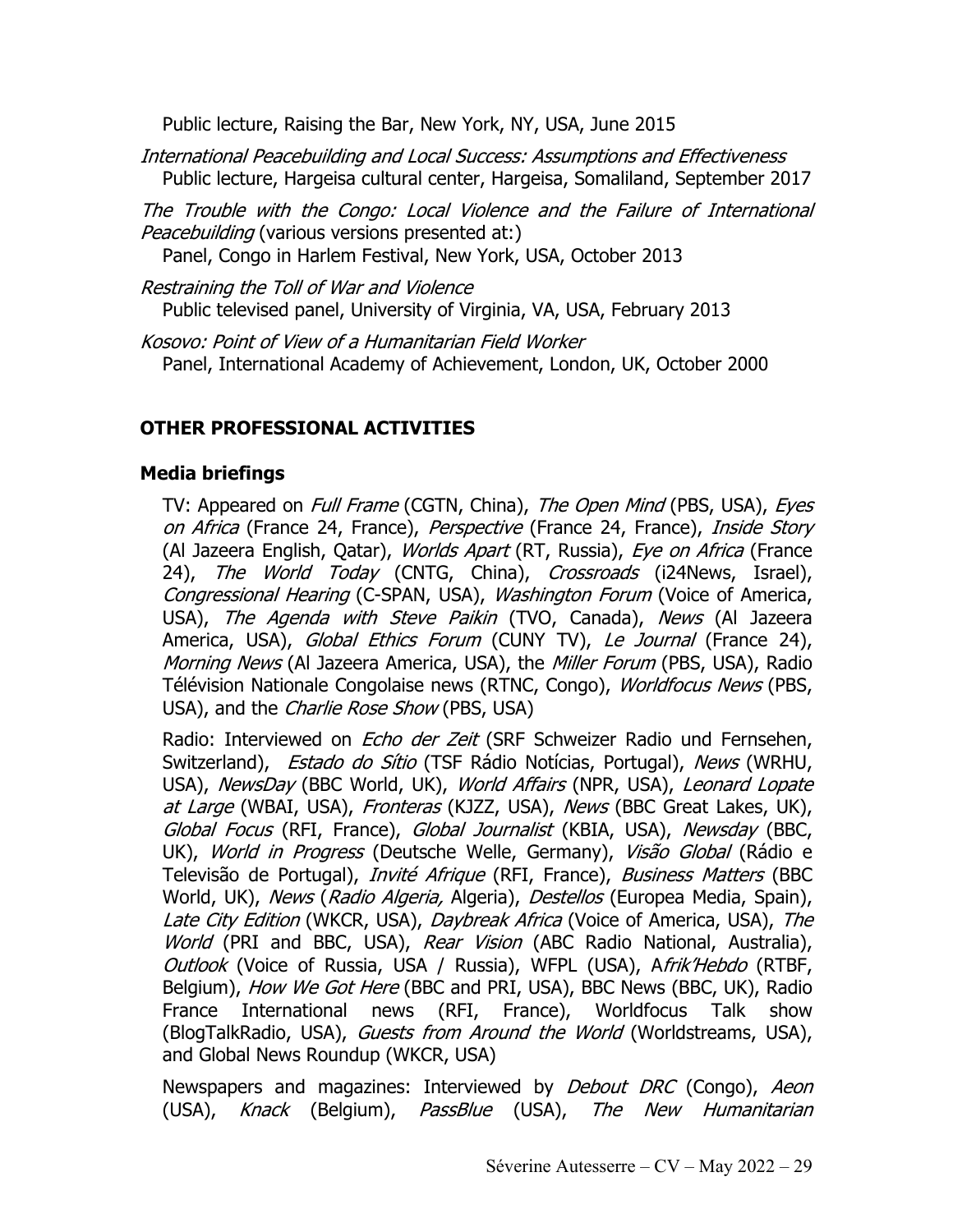(Switzerland), Tagesschau (Germany), Christian Science Monitor (USA), Quartz (USA), The Economist (UK), Sports Illustrated (USA), Le Monde (France), Foreign Policy (USA), Vox (USA), BBC News (UK), Radio Canada (Canada), Columbia Global Reports (USA), The New York Times (USA), Carnegie Reporter (USA), L'Orient Le Jour (Lebanon), Capital and Main (USA), The Daily Vox (South Africa), Al Jazeera (Qatar), IRIN News (Switzerland), Al-Fanar (UK), Vice (USA), Gazeta Liberty (Poland), Motherboard (USA), Deutsche Welle (Germany), Mänsklig Säkerhet (Sweden), Investors (USA), The Guardian (UK), The Boston Globe (USA), O Globo (Brazil), Epoca (Brazil), Duck of Minerva (US), Cicero Magazine (US), Al Jazeera (UK), La Libre Belgique (Belgium), CBCNews (Canada), Christianity Today (USA), Consilience (USA), Mediapart (France), Grotius (France), All Africa, The Courier-Journal (USA), UN News, Christian Science Monitor (USA), Pravda (Slovak Republic), Foreign Policy Blog (USA), The Politics (USA), Valeurs Actuelles (France), El Nacional (Venezuela), El Mercurio (Chile), Expresso (Portugal), the Washington Post (USA), Newsweek (USA), Reliefweb (UN), The Columbia Political Review (USA), The Spectator (USA), Inter Press Service News Agency (Italy).

Online media:

- TED talk on stopping mass violence with more than 800,000 views
- 25 podcasts and video interviews, 3 blog posts, and 12 Q&As (full list available at http://www.severineautesserre.com/media)
- Grawemeyer award and African Affairs article featured in hundreds of news sources

## **Editorial Contributions**

Editorial Board member for the journal *Peacebuilding* (2014 – present)

Editorial Board member for the book series Rethinking Peace and Conflict Studies, Palgrave MacMillan (2014 – present)

International Editorial Advisory Board member for the Journal of Intervention and Statebuilding (2013 – present)

Occasional Reviewer for African Affairs, African Conflict and Peacebuilding Review, Cambridge University Press, Democratization, Études Internationales, Foreign Policy Analysis, International Organization, International Peacekeeping, International Security, International Studies Quarterly, International Studies Review, Journal of Global Security Studies, Journal of International Development, Journal of Intervention and Statebuilding, the Journal of International Relations and Development, Journal of Peace Research, Oxford University Press, Palgrave Macmillan, Perspectives on Politics, Review of International Studies, Routledge, Security Dialogue,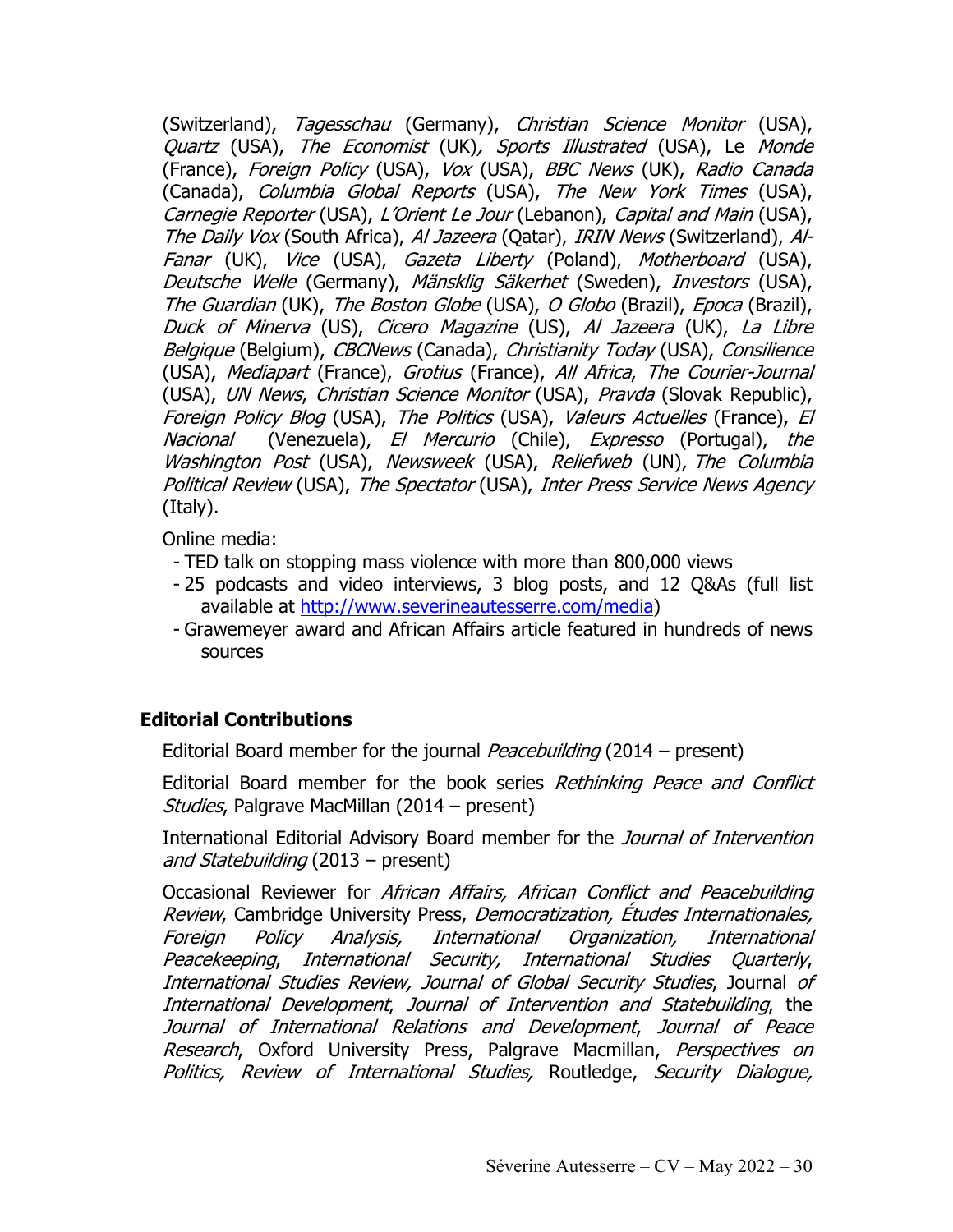Stability: International Journal of Security and Development, and University of Pennsylvania Press

Editorial Board member for the Journal of Global Security Studies (2014 – 2019)

Advisory group member for International Peace Institute's project on Understanding Compliance with Security Council Demands in Post-Cold War Civil Wars (2009-2011)

Expert advisory group member of Stimson Center's project on *Engaging* Community Voices (2012-2013)

Advisory board member for Consilience: The Journal of Sustainable Development (2007- 2011)

Advisory group member for Council on Foreign Relations' Special Report on the Democratic Republic of Congo (2008)

## **Community Service**

Member of the Advisory Council for the non-governmental organization CDA Collaborative Learning Projects (2018 – present)

Member of the Global Advisory Council for the non-governmental organization Peace Direct (2017 – present)

Serve as Expert Affidavit Writer for Pro-Bono Asylum cases

### **Professional Service**

External reviewer for tenure and promotion cases, American University, Columbia University, Georgetown University, Naval Postgraduate School, New York University, Temple University, University College London, University of California - Berkeley, University of California - Los Angeles, University of Denver, and University of Kent (2016 – present)

Organized panels for the International Studies Association Conference (2008, 2009, 2015, and 2021), the American Political Science Association Conference (2010), and the African Studies Association Conference (2007, 2009, and 2010). Chaired panels at the International Studies Association Conference (2011, 2013, 2014, 2015, and 2021) and at the European Political Science Association Conference (2014). Served as discussant at the International Studies Association Conference (2012 and 2014) and at a Folke Bernadotte Academic workshop (2017)

Discussant for Juan Manual Santos event on the Colombian Peace Agreement (Columbia University, New York, NY, USA, March 2022), as well as book launch events for Susan Woodward's The Ideology of Failed States (Columbia University, New York, NY, USA, October 2017) and Sarah Bush's The Taming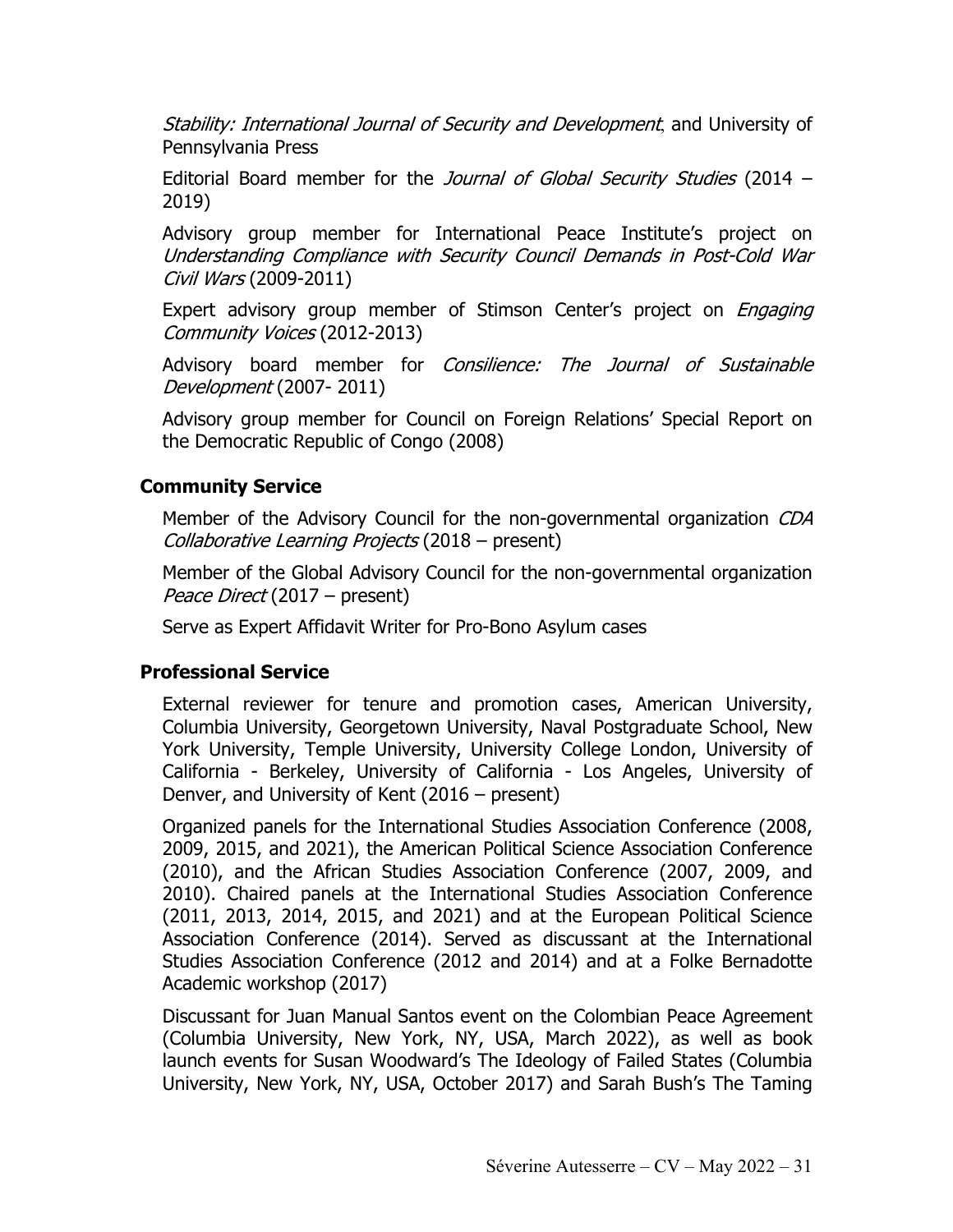of Democracy Assistance (Temple University, Philadelphia, PA, USA, October 2015)

Member of the International Studies Association committee on the United Nations Partnership (2015 - 2016)

Member of American Political Science Association's Giovanni Sartori Best Book Award Committee (2014)

Member of the International Studies Association's Chadwick Alger Prize best book award committee (2012)

Reviewer for the National Science Foundation (USA), the Social Sciences and Humanities Research Council of Canada, and the selection committee of the Grawemeyer Award for Ideas Improving World Order

### **University Service**

Chair of the Barnard Political Science Department (2022 - present)

Member of the Barnard Political Science Department Executive Committee (2015 - present)

Organized, chaired, moderated, and served as discussant for various talks and events at Columbia University (2007 – present)

Advisor for political science majors, human rights majors, and first-year and sophomore students (2007 – present)

Member of three Barnard Search Committees for Visiting (Term) Assistant / Associate Professors of International Relations (2017, 2018, and 2022)

Opening Speaker for Barnard College Convocation (2021)

Faculty Marshall for Barnard College Commencement (2021)

Member of the Academic Program Review Committee for the Barnard Political Science Department (2019 - 2021)

External Member of an Ad-Hoc Committee on Appointment Tenure and Promotion for Columbia University (2019)

Member of the Faculty Steering Committee for the Columbia Global Centers in Africa (2012 - 2019)

Chair of the Barnard Search Committee for a Visiting (Term) Assistant / Associate Professor of International Relations (2016)

Faculty advisor for exchange program between Barnard Political Science Department and Sciences-Po Paris (2008 – 2016)

Elected Member of the Barnard Faculty Budget Planning Committee (2015 - 2016)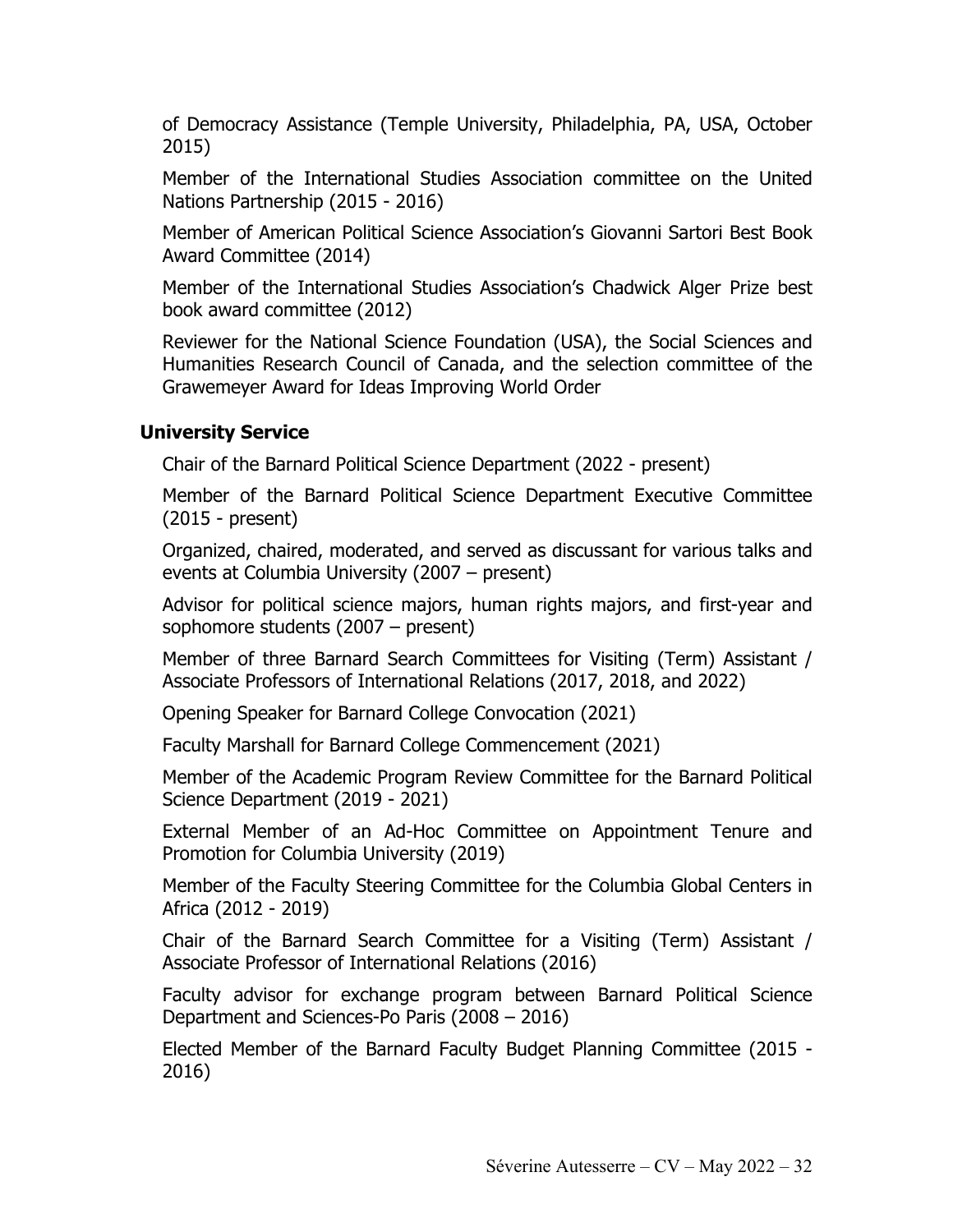Member of the Barnard Search Committee for Political Science Department administrator (2015)

Chair of the Barnard Search Committee for Fall Teaching Assistants in Political Science (2015)

Elected Member of the Barnard Faculty Finance and Resources Committee (2013 - 2015)

Member of the Barnard Joint Faculty and Administrator Benefits Committee (2013 - 2015)

Member of the Columbia Reading Committee for the Alliance Ph.D. Mobility Grant (2015)

Member of the Barnard Comparative Politics search committee (2014 - 2015)

Member of AC4 Graduate Student Fellowship Selection Committee, Earth Institute, Columbia University (2014)

Co-Organizer of the Columbia University International Politics Seminar series (2012 - 2013)

Member of the Barnard Committee on Online and On-campus Learning (2012 - 2013)

Barnard Faculty Representative to Columbia Community Service Board (2012 - 2013)

Member of the Senior Capstone Restructuring Committee, Barnard Political Science Department (2012 - 2013)

Member of the faculty advisory committee for Barnard symposium in Africa (2010 - 2011)

Member of the Barnard College Committee on Honors (2009 – 2010)

Member of Selection Committee for the 2009 Foreign Language and Area Studies Fellowships, Columbia University Institute of African Studies

Barnard College Faculty Teller (2008)

Member of advisory group for conference on "The Democratic Republic of Congo at a Crossroads: Finding Its Way," Columbia University, March 2006

### **Professional Development**

Foreign Policy Interrupted Fellowship, 2016

Hostile Environments and Emergency First Aid, Global Journalist Security, Nairobi, Kenya, July 2014

Reacting to the Past Summer Institute, Barnard College, New York, USA, June 2014